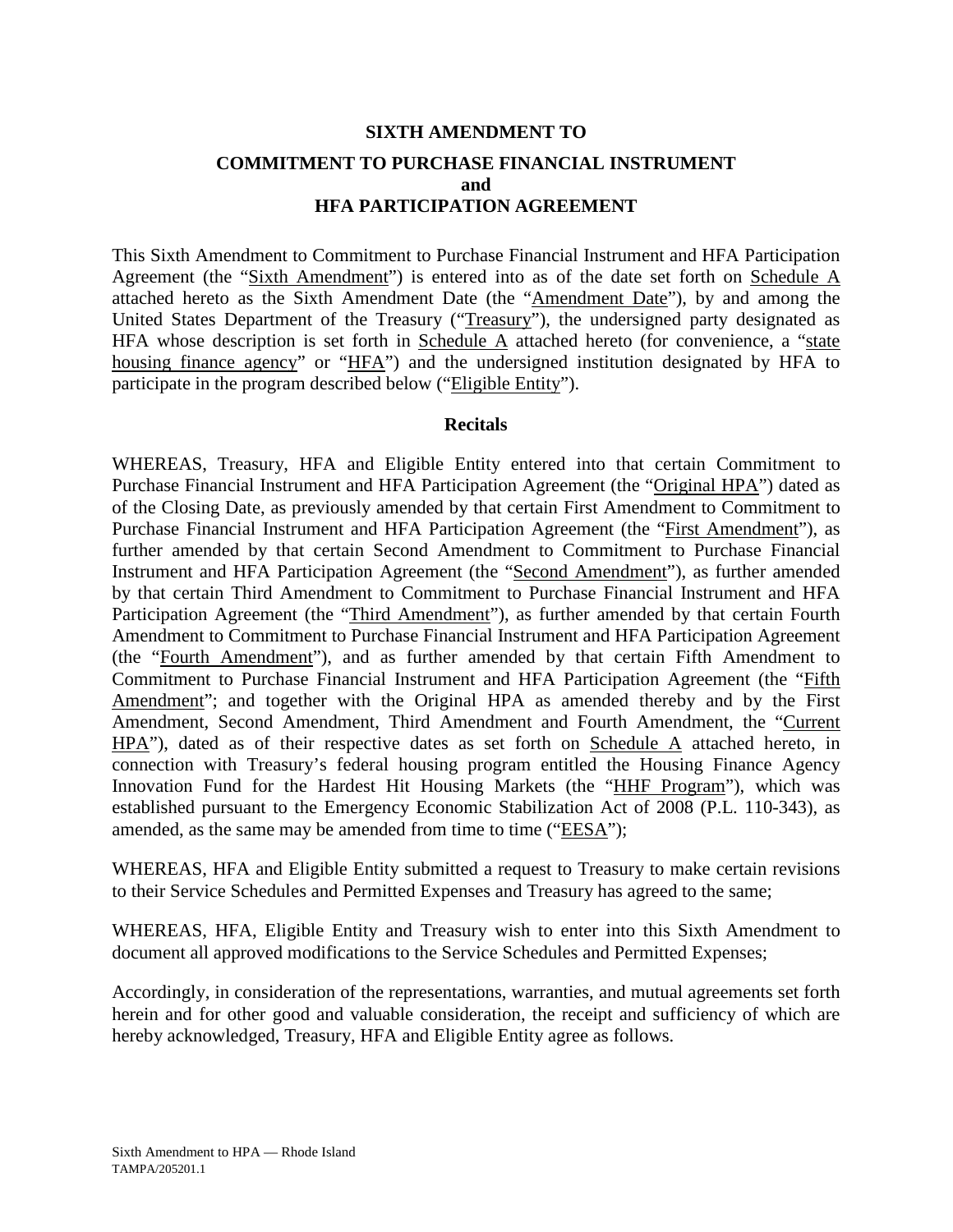# **Agreement**

# **1. Amendments**

A. Definitions. All references in the Current HPA to the "Agreement" shall mean the Current HPA, as further amended by this Sixth Amendment; and all references in the Current HPA to Schedules A or B shall mean the Schedules A or B attached to this Sixth Amendment. All references herein to the "HPA" shall mean the Current HPA, as further amended by this Sixth Amendment.

B. Schedule A. Schedule A attached to the Current HPA is hereby deleted in its entirety and replaced with Schedule A attached to this Sixth Amendment.

C. Schedule B. Schedule B attached to the Current HPA is hereby deleted in its entirety and replaced with Schedule B attached to this Sixth Amendment.

# **2. Representations, Warranties and Covenants**

A. HFA and Eligible Entity. HFA and Eligible Entity, each for itself, make the following representations, warranties and covenants to Treasury and the truth and accuracy of such representations and warranties and compliance with and performance of such covenants are continuing obligations of HFA and Eligible Entity, each as to itself. In the event that any of the representations or warranties made herein cease to be true and correct or HFA or Eligible Entity breaches any of its covenants made herein, HFA or Eligible Entity, as the case may be, agrees to notify Treasury immediately and the same shall constitute an Event of Default under the HPA.

(1) HFA and Eligible Entity each hereby certifies, represents and warrants as of the date hereof that each of the representations and warranties of HFA or Eligible Entity, as applicable, contained in the HPA are true, correct, accurate and complete in all material respects as of the date hereof. All covenants of HFA or Eligible Entity, as applicable, contained in the HPA shall remain in full force and effect and neither HFA, nor Eligible Entity is in breach of any such covenant.

(2) Eligible Entity has the full corporate power and authority to enter into, execute, and deliver this Sixth Amendment and any other closing documentation delivered to Treasury in connection with this Sixth Amendment, and to perform its obligations hereunder and thereunder.

(3) HFA has the full legal power and authority to enter into, execute, and deliver this Sixth Amendment and any other closing documentation delivered to Treasury in connection with this Sixth Amendment, and to perform its obligations hereunder and thereunder.

# **3. Miscellaneous**

A. The recitals set forth at the beginning of this Sixth Amendment are true and accurate and are incorporated herein by this reference.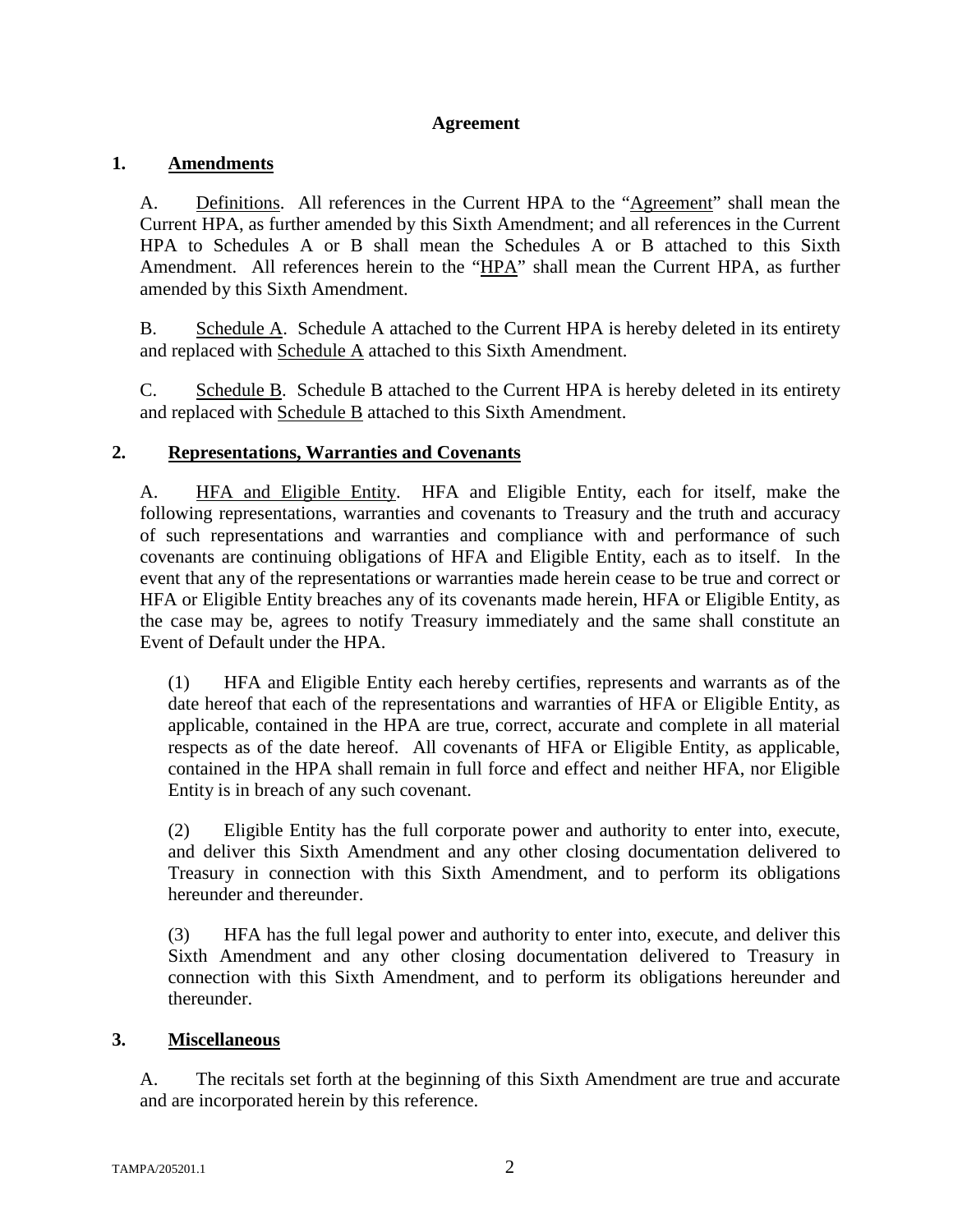B. Capitalized terms used but not defined herein shall have the meanings ascribed to them in the HPA.

C. Any provision of the HPA that is determined to be prohibited or unenforceable in any jurisdiction shall, as to such jurisdiction, be ineffective to the extent of such prohibition or unenforceability without invalidating the remaining provisions of the HPA, and no such prohibition or unenforceability in any jurisdiction shall invalidate such provision in any other jurisdiction.

D. This Sixth Amendment may be executed in two or more counterparts (and by different parties on separate counterparts), each of which shall be deemed an original, but all of which together shall constitute one and the same instrument. Facsimile or electronic copies of this Sixth Amendment shall be treated as originals for all purposes.

# [SIGNATURE PAGE FOLLOWS; REMAINDER OF PAGE INTENTIONALLY LEFT BLANK]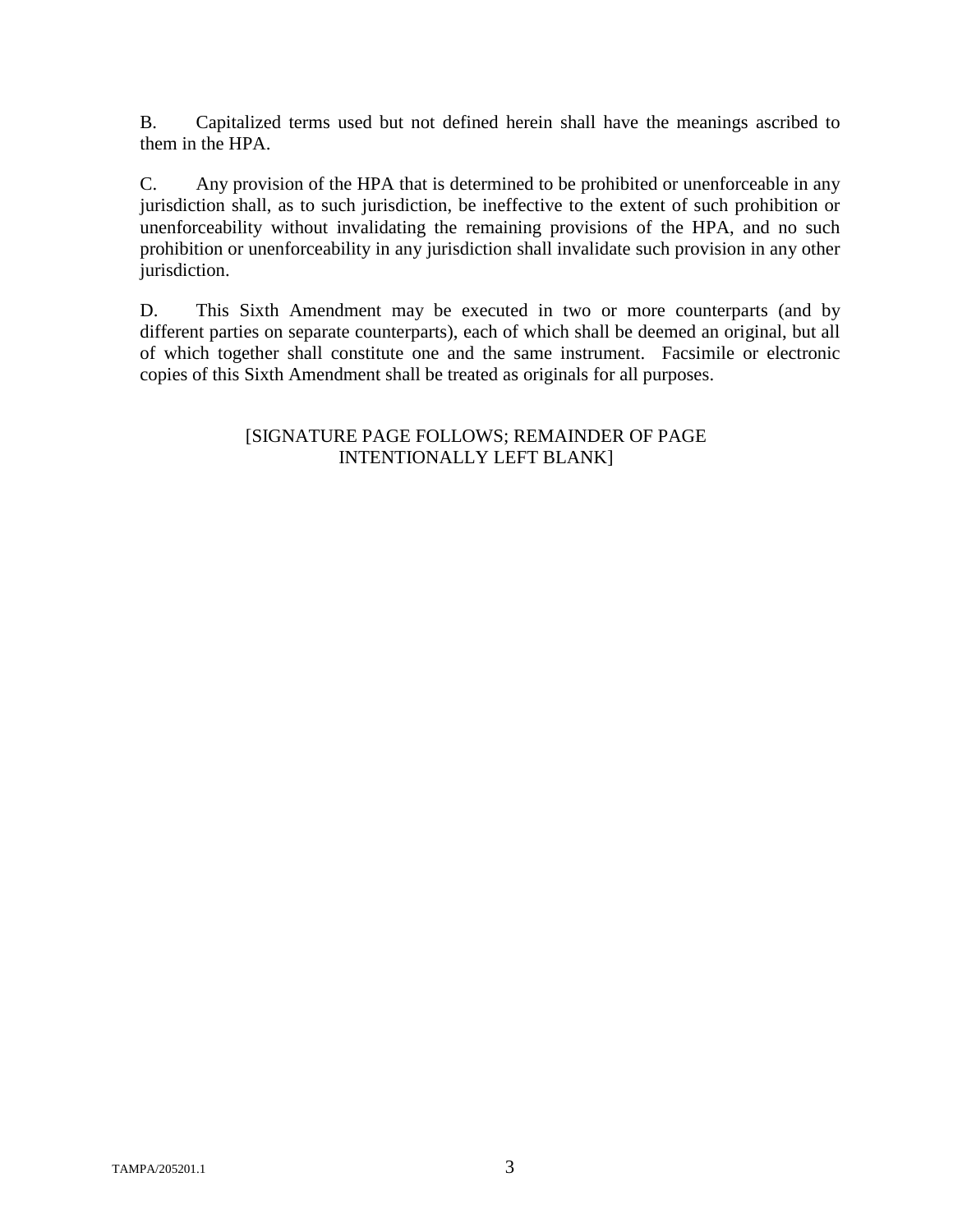**In Witness Whereof**, HFA, Eligible Entity and Treasury by their duly authorized officials hereby execute and deliver this Sixth Amendment to Commitment to Purchase Financial Instrument and HFA Participation Agreement as of the Amendment Date.

### **HFA**: **TREASURY**:

# RHODE ISLAND HOUSING AND MORTGAGE FINANCE CORPORATION

UNITED STATES DEPARTMENT OF THE **TREASURY** 

By: /s/ Richard Godfrey By: Name: Richard Godfrey Name: Timothy G. Massad

Title: Executive Director Title: Assistant Secretary for Financial Stability

#### **ELIGIBLE ENTITY**:

RHODE ISLAND HOUSING AND MORTGAGE FINANCE CORPORATION

By: /s/ Richard Godfrey Name: Richard Godfrey Title: Executive Director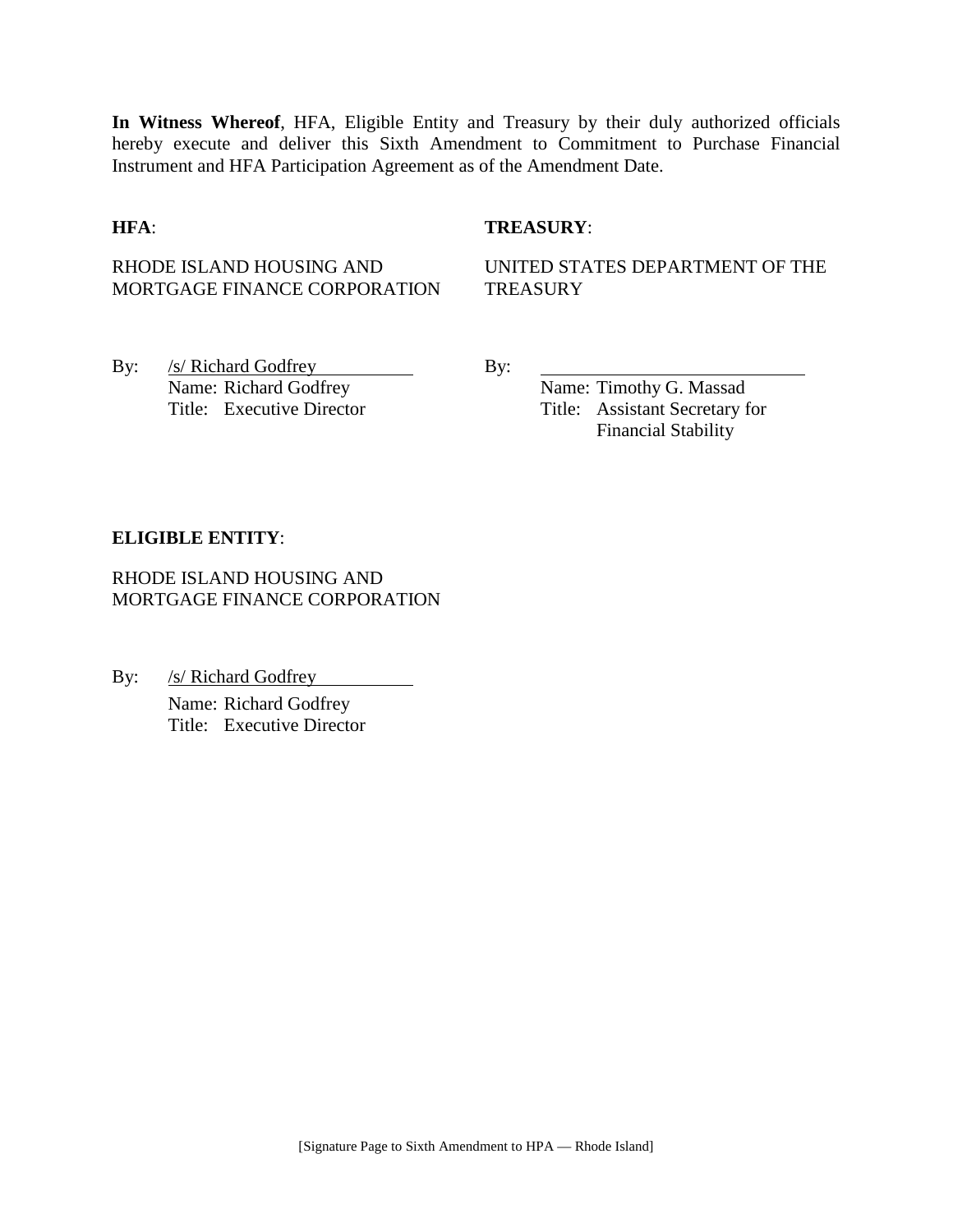In Witness Whereof, HFA, Eligible Entity and Treasury by their duly authorized officials hereby execute and deliver this Sixth Amendment to Commitment to Purchase Financial Instrument and HFA Participation Agreement as of the Amendment Date.

#### HFA:

#### **TREASURY:**

RHODE ISLAND HOUSING AND MORTGAGE FINANCE CORPORATION

By:

Name: Title:

By:

UNITED STATES DEPARTMENT OF THE **TREASURY** 

Name: Timothy G. Massad Title: Assistant Secretary for Financial Stability

#### **ELIGIBLE ENTITY:**

RHODE ISLAND HOUSING AND MORTGAGE FINANCE CORPORATION

By:

Name: Title: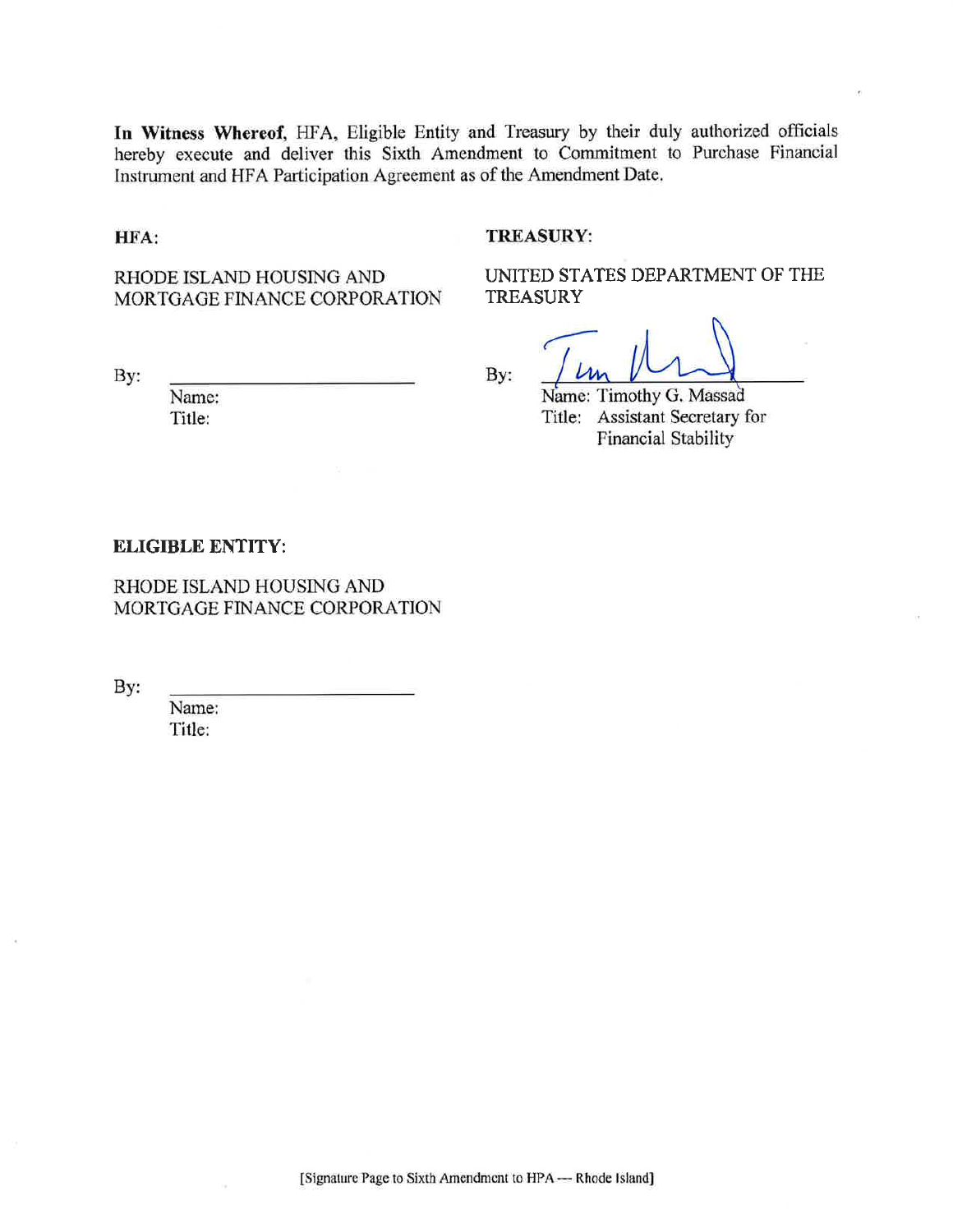# **EXHIBITS AND SCHEDULES**

Schedule A Basic Information<br>Schedule B Service Schedules

Service Schedules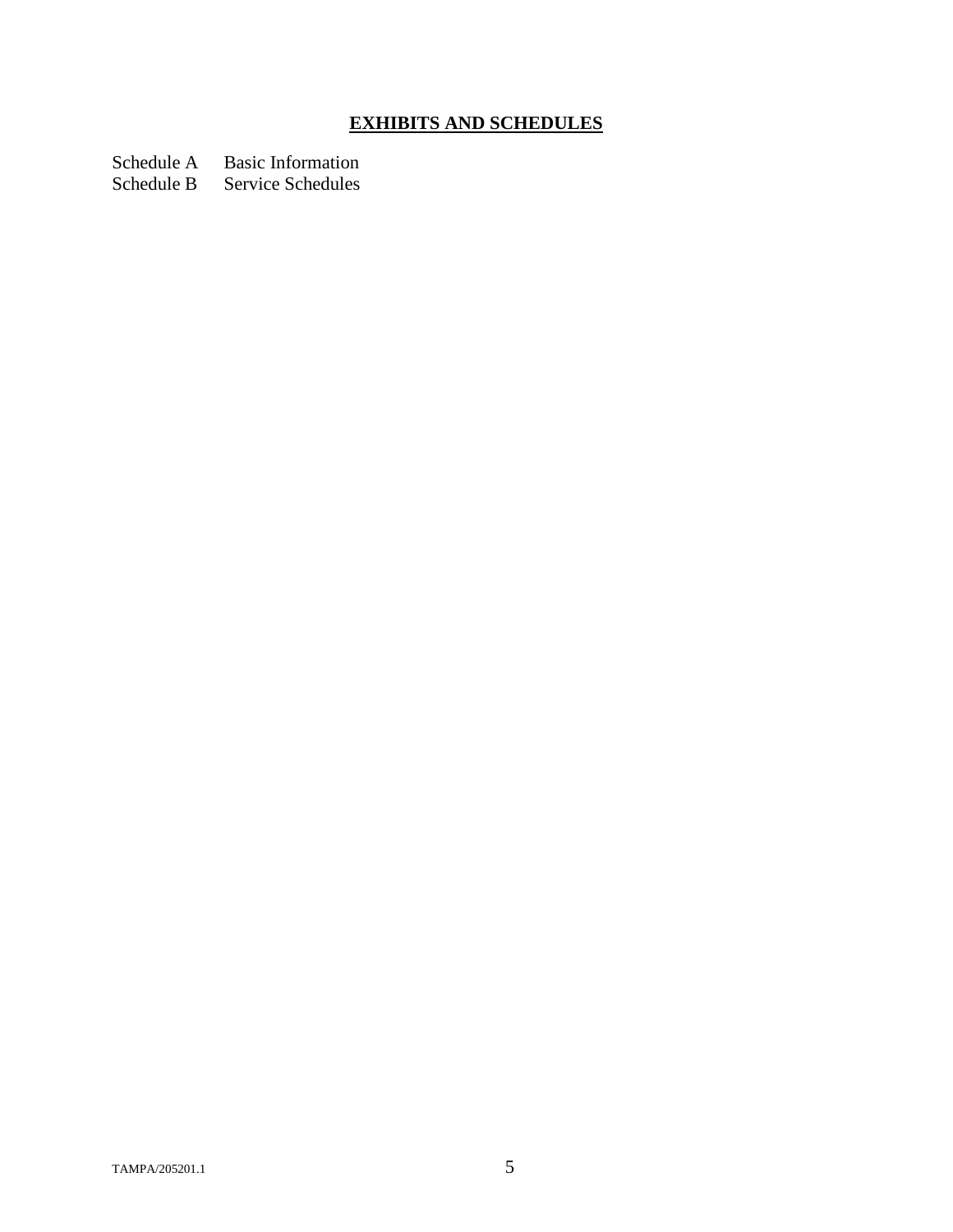### **SCHEDULE A**

# **BASIC INFORMATION**

| Eligible Entity Information:            |                                                                                                                                                                                                                            |
|-----------------------------------------|----------------------------------------------------------------------------------------------------------------------------------------------------------------------------------------------------------------------------|
| Name of the Eligible Entity:            | Rhode Island Housing and Mortgage Finance Corporation                                                                                                                                                                      |
| Corporate or other organizational form: | a public corporation of the state of Rhode<br>Island, established and existing under the<br>Rhode Island Housing and Mortgage Finance<br>Corporation Act, as amended Chapter 42-55,<br>State of Rhode Island General Laws. |
| Jurisdiction of organization:           | Rhode Island                                                                                                                                                                                                               |
| Notice Information:                     |                                                                                                                                                                                                                            |

<span id="page-6-0"></span><sup>&</sup>lt;sup>1</sup> References in the Agreement to the term "HFA" shall mean the Rhode Island Housing and Mortgage Finance Corporation ("Rhode Island Housing") in its capacity as HFA as such term is used in the Agreement; and references in the Agreement to the term "Eligible Entity" shall mean Rhode Island Housing, in its capacity as Eligible Entity as such term is used in the Agreement.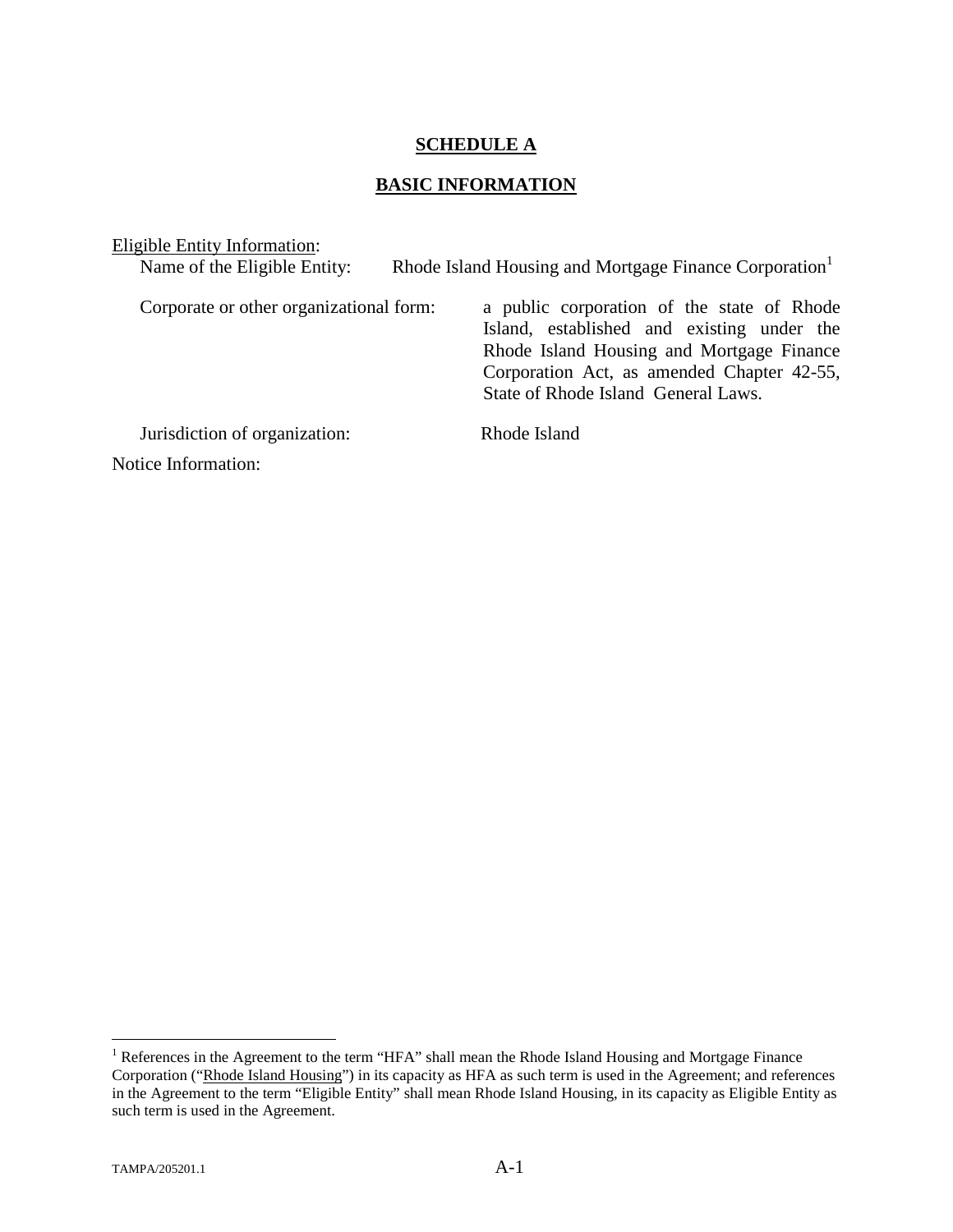| HFA Information:                                                                    |                                                                                                                                                                                                                            |
|-------------------------------------------------------------------------------------|----------------------------------------------------------------------------------------------------------------------------------------------------------------------------------------------------------------------------|
| Name of HFA:                                                                        | Rhode Island Housing and Mortgage Finance Corporation <sup>1</sup>                                                                                                                                                         |
| Organizational form:                                                                | a public corporation of the state of Rhode<br>Island, established and existing under the<br>Rhode Island Housing and Mortgage Finance<br>Corporation Act, as amended Chapter 42-55,<br>State of Rhode Island General Laws. |
| Date of Application:                                                                | May 27, 2010                                                                                                                                                                                                               |
| Date of Action Plan:                                                                | September 1, 2010                                                                                                                                                                                                          |
| Notice Information:                                                                 | Same as notice information for Eligible Entity.                                                                                                                                                                            |
| Program Participation Cap:                                                          | \$79,351,573.00                                                                                                                                                                                                            |
| Portion of Program Participation Cap<br>Representing Original HHF Funds:            | \$43,000,000.00                                                                                                                                                                                                            |
| Portion of Program Participation Cap<br><b>Representing Unemployment HHF Funds:</b> | \$13,570,770.00                                                                                                                                                                                                            |
| Permitted Expenses:                                                                 | \$11,568,830.00                                                                                                                                                                                                            |
| <b>Closing Date:</b>                                                                | August 3, 2010                                                                                                                                                                                                             |
| <b>First Amendment Date:</b>                                                        | September 23, 2010                                                                                                                                                                                                         |
| Second Amendment Date:                                                              | September 29, 2010                                                                                                                                                                                                         |
| Third Amendment Date:                                                               | December 16, 2010                                                                                                                                                                                                          |
| <b>Fourth Amendment Date:</b>                                                       | May 25, 2011                                                                                                                                                                                                               |
| <b>Fifth Amendment Date:</b>                                                        | January 25, 2012                                                                                                                                                                                                           |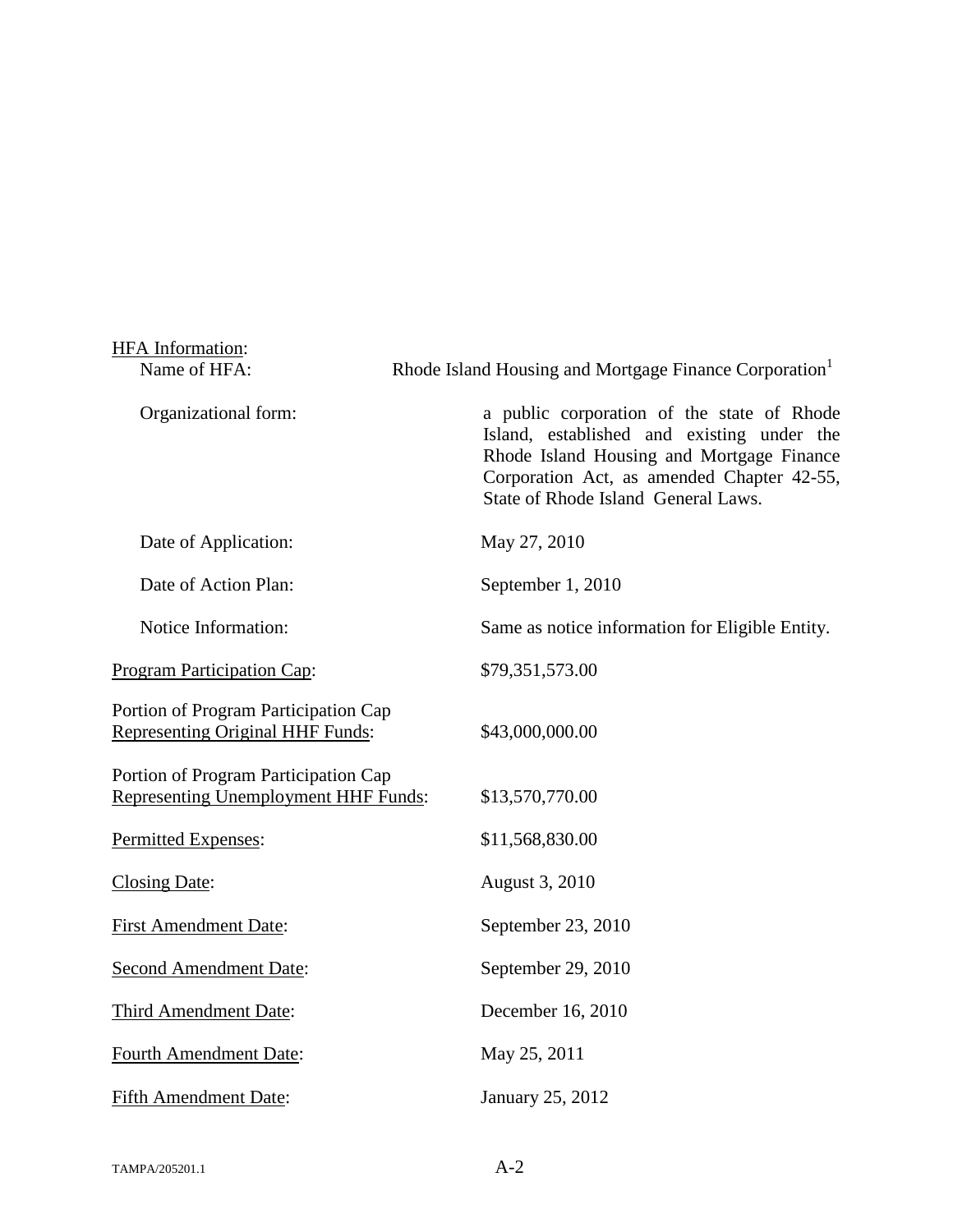Sixth Amendment Date: March 29, 2012

Eligible Entity Depository Account Information: See account information set forth in the

Depository Account Control Agreement between Treasury and Eligible Entity regarding the HHF Program.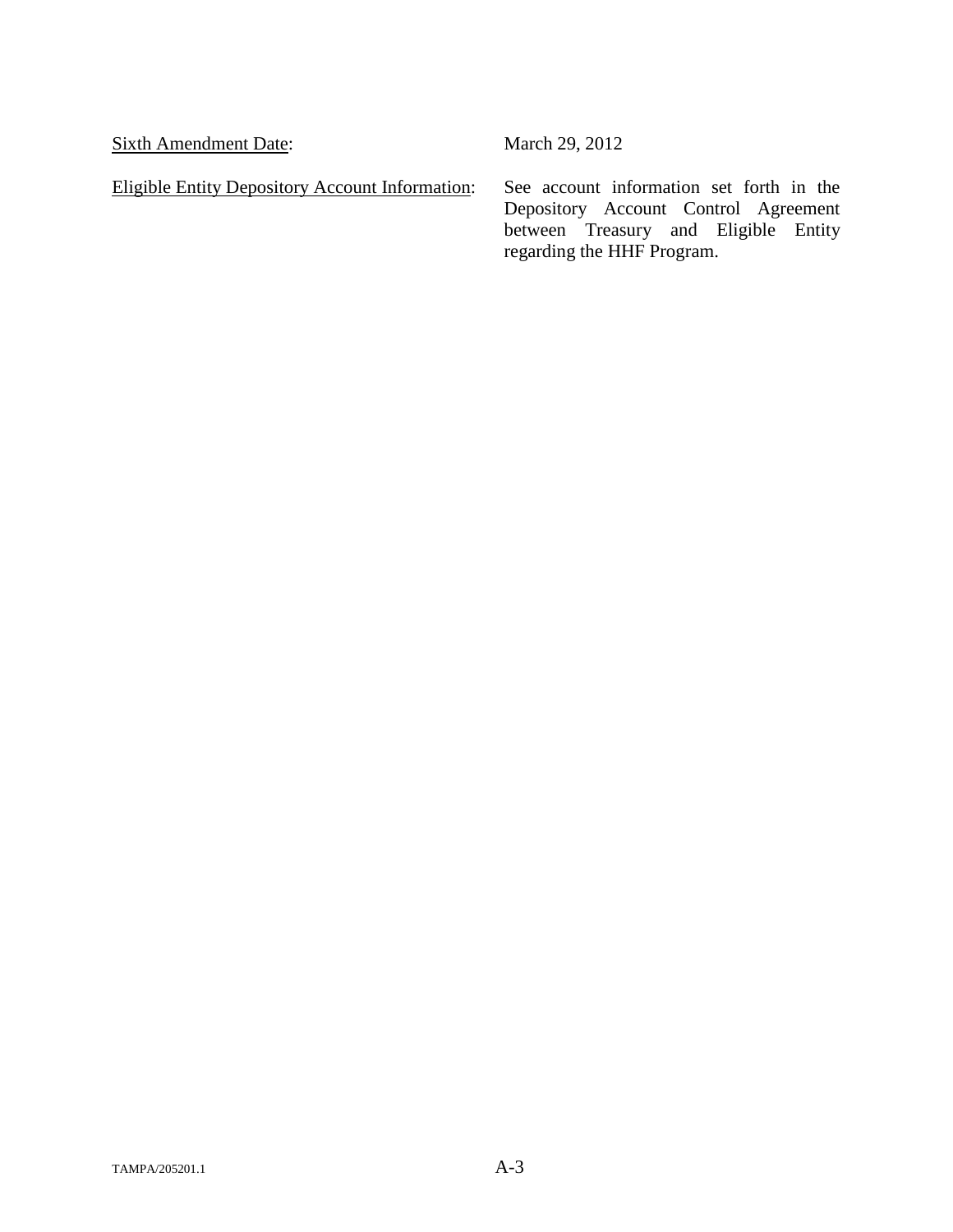## **SCHEDULE B**

### **SERVICE SCHEDULES**

The Service Schedules attached as Schedule B to the Current HPA are hereby deleted in their entirety and replaced with the attached Service Schedules (numbered sequentially as Service Schedule B-1, Service Schedule B-2, et. seq.), which collectively comprise Schedule B to the HPA.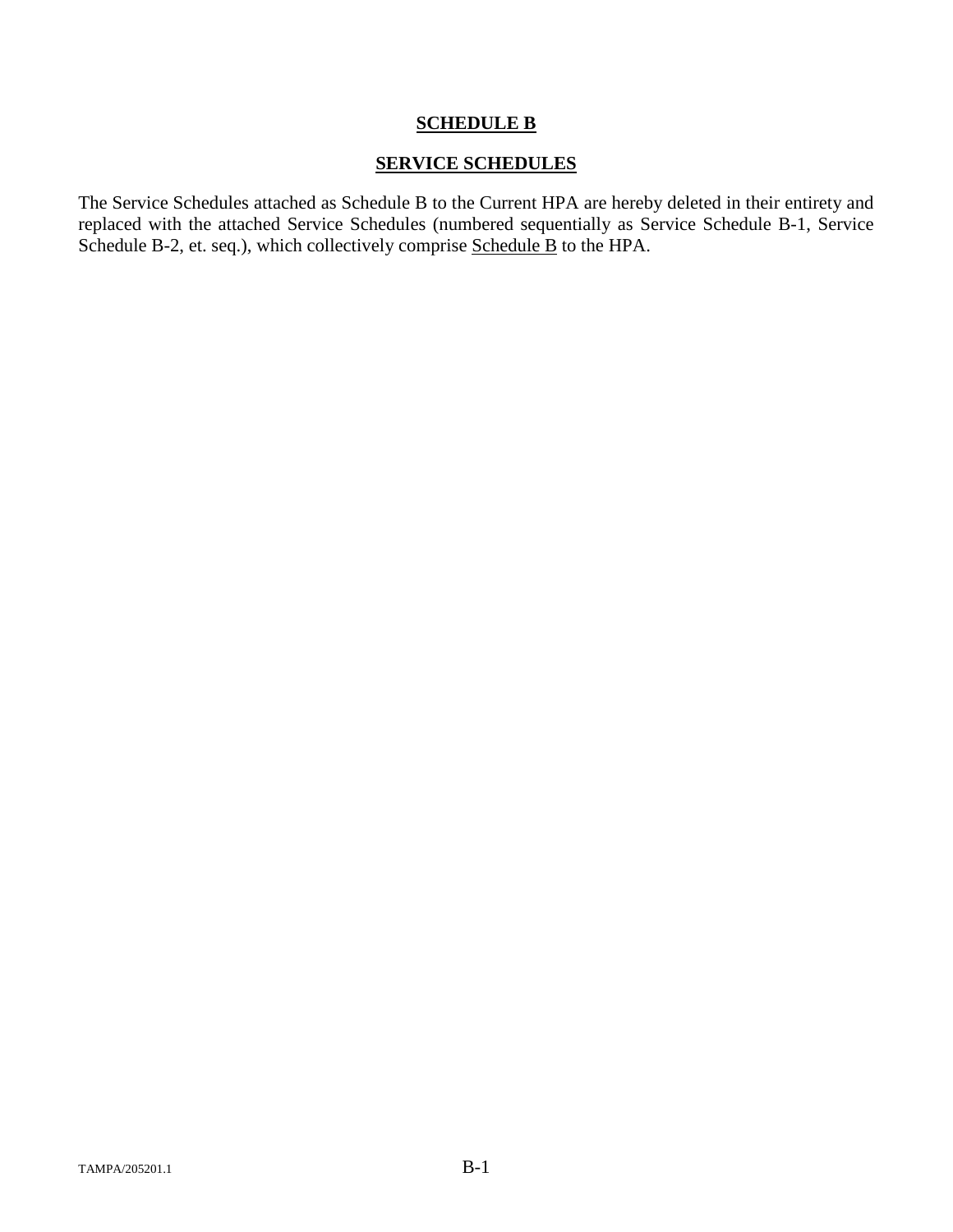# **Rhode Island Housing's**

# **Loan Modification Assistance (LMA)**

| 1. Program Overview | $5 - 1$<br>income ratio greater than 38%.<br>release of funds. | Loan Modification (LMA) will provide up to \$25,000 to assist<br>homeowners achieve a modification. Lender must first attempt to<br>qualify homeowner for a HAMP or Non-HAMP modification or<br>workout solution driven by investor guidelines and regulatory<br>oversight. If the homeowner fails these workout solutions, the lender<br>may utilize LMA to achieve an affordable modification. This<br>assistance must bring the total housing debt to income ratio to 38%<br>or below and will, at a minimum, temporarily adjust a homeowner's<br>payment to an affordable level for a 12 month period.<br>Rhode Island Housing will review and approve on a case-by-case<br>basis investor program guidelines that utilize affordable mortgage<br>definitions that result in a modification with a total housing debt to<br>Lender must present modification plan for HHFRI approval prior to<br>For homeowners that received a modification, prior to application<br>for HHFRI assistance, which resulted in a housing debt to income<br>ratio in excess of 38%, LMA funds may be used as monthly<br>supplemental mortgage payment assistance to achieve a 31%<br>housing debt to income ratio. Alternatively, where the lender uses a<br>"cash flow analysis" model to determine affordability, LMA funds<br>may be used as monthly supplemental mortgage payment assistance<br>to achieve a positive net monthly cash flow not to exceed \$500.<br>Homeowners receiving a monthly mortgage payment supplement<br>will be responsible for making a partial monthly payment<br>contribution which will be determined according to household<br>income as referenced below or at lenders option but not greater than |
|---------------------|----------------------------------------------------------------|--------------------------------------------------------------------------------------------------------------------------------------------------------------------------------------------------------------------------------------------------------------------------------------------------------------------------------------------------------------------------------------------------------------------------------------------------------------------------------------------------------------------------------------------------------------------------------------------------------------------------------------------------------------------------------------------------------------------------------------------------------------------------------------------------------------------------------------------------------------------------------------------------------------------------------------------------------------------------------------------------------------------------------------------------------------------------------------------------------------------------------------------------------------------------------------------------------------------------------------------------------------------------------------------------------------------------------------------------------------------------------------------------------------------------------------------------------------------------------------------------------------------------------------------------------------------------------------------------------------------------------------------------------------------------------------------------------------------------|
|                     | 38%:                                                           |                                                                                                                                                                                                                                                                                                                                                                                                                                                                                                                                                                                                                                                                                                                                                                                                                                                                                                                                                                                                                                                                                                                                                                                                                                                                                                                                                                                                                                                                                                                                                                                                                                                                                                                          |
|                     | <b>Gross Annual</b><br><b>Household Income</b>                 | <b>Monthly Mortgage Payment</b><br><b>Contribution</b>                                                                                                                                                                                                                                                                                                                                                                                                                                                                                                                                                                                                                                                                                                                                                                                                                                                                                                                                                                                                                                                                                                                                                                                                                                                                                                                                                                                                                                                                                                                                                                                                                                                                   |
|                     | $<$ \$36,000                                                   | \$250                                                                                                                                                                                                                                                                                                                                                                                                                                                                                                                                                                                                                                                                                                                                                                                                                                                                                                                                                                                                                                                                                                                                                                                                                                                                                                                                                                                                                                                                                                                                                                                                                                                                                                                    |
|                     |                                                                |                                                                                                                                                                                                                                                                                                                                                                                                                                                                                                                                                                                                                                                                                                                                                                                                                                                                                                                                                                                                                                                                                                                                                                                                                                                                                                                                                                                                                                                                                                                                                                                                                                                                                                                          |
|                     | \$36,000 to \$59,999                                           | \$500                                                                                                                                                                                                                                                                                                                                                                                                                                                                                                                                                                                                                                                                                                                                                                                                                                                                                                                                                                                                                                                                                                                                                                                                                                                                                                                                                                                                                                                                                                                                                                                                                                                                                                                    |
|                     | \$60,000 to \$69,999                                           | \$750                                                                                                                                                                                                                                                                                                                                                                                                                                                                                                                                                                                                                                                                                                                                                                                                                                                                                                                                                                                                                                                                                                                                                                                                                                                                                                                                                                                                                                                                                                                                                                                                                                                                                                                    |
|                     | >70,000                                                        | 31% of gross monthly household<br>income                                                                                                                                                                                                                                                                                                                                                                                                                                                                                                                                                                                                                                                                                                                                                                                                                                                                                                                                                                                                                                                                                                                                                                                                                                                                                                                                                                                                                                                                                                                                                                                                                                                                                 |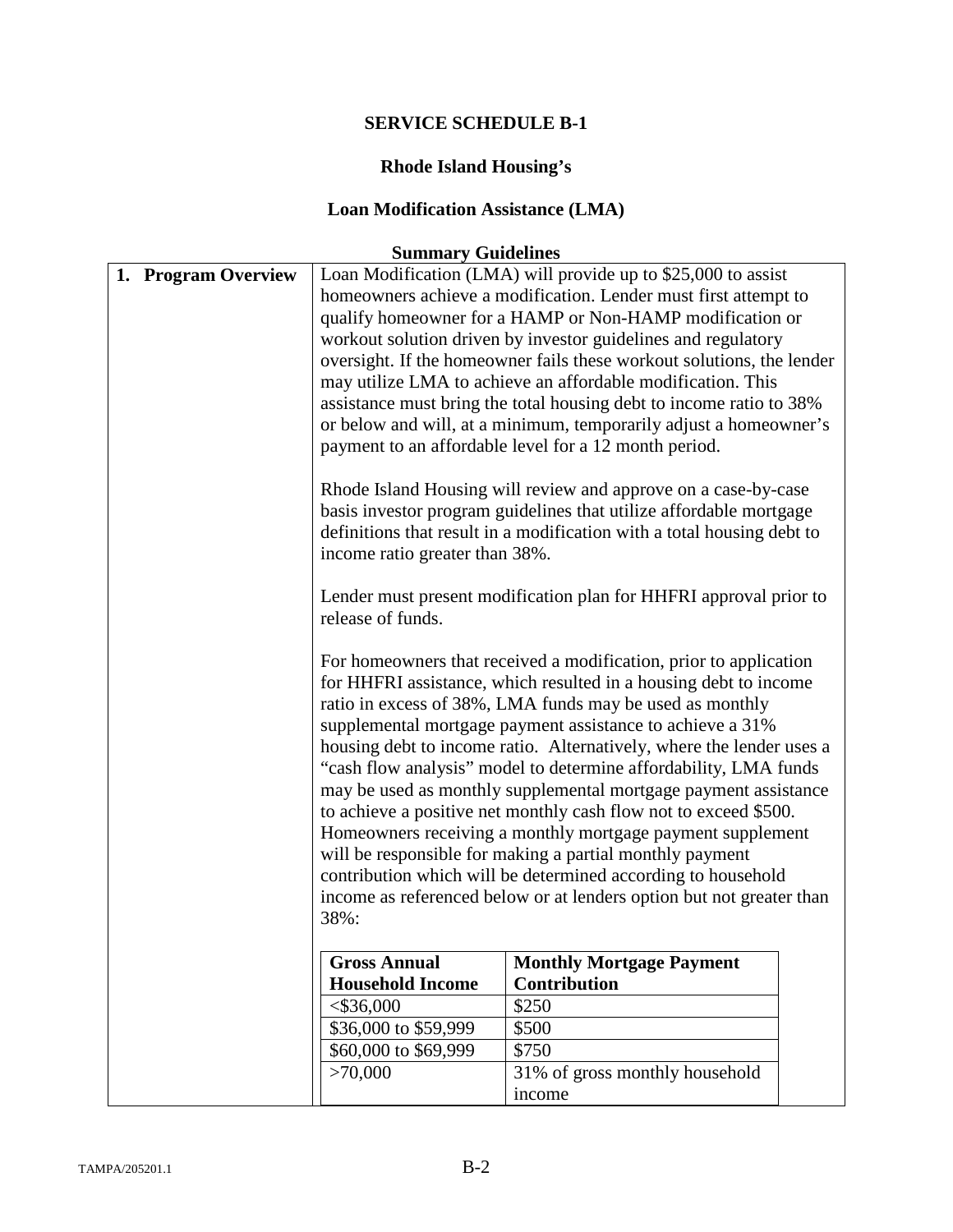|                                                | In special circumstances, targeted homeowners who are at risk of<br>foreclosure may receive up to \$50,000 assistance.                                                                                                                                                                                                                                                                                                                                                                                                                                                                                                                                                                                                                                                                                                                                                                                            |
|------------------------------------------------|-------------------------------------------------------------------------------------------------------------------------------------------------------------------------------------------------------------------------------------------------------------------------------------------------------------------------------------------------------------------------------------------------------------------------------------------------------------------------------------------------------------------------------------------------------------------------------------------------------------------------------------------------------------------------------------------------------------------------------------------------------------------------------------------------------------------------------------------------------------------------------------------------------------------|
|                                                | Targeted homeowners include:<br>■ HHF-eligible homeowners age 62 and over<br>• HHF-eligible homeowners who have a deed restricted property<br>and have received federal or state subsidies and are at risk of<br>foreclosure<br>■ HHF-eligible multi-family property homeowners who have<br>experienced a loss of rental income that has compromised their<br>ability to afford their mortgage payment<br>• HHF-eligible homeowners who have received FEMA or other<br>natural disaster assistance and still need assistance due to<br>extensive property damage<br>• HHF-eligible homeowners who are deployed members of the<br>US Armed Forces or those discharged within the last 12 months<br>(includes enlisted personnel in all regular and reserve units of<br>the Army, Navy, Air Force, Marines and Coast Guard).<br>• HHF-eligible homeowners who have a first mortgage LTV ratio<br>of 140% or greater |
|                                                | LMA is designed to address items that may be negatively impacting<br>the homeowners ability to obtain a modification. Funding can be<br>used to address:<br>• insufficient income: unemployment or underemployment<br>• insufficient equity<br>• delinquent mortgage payments including escrows<br>• escrow shortage payments<br>• payment of non-escrowed taxes or insurances<br>• satisfaction of delinquent condo or planned unit development<br>(PUD) homeowners association dues and special assessments<br>satisfaction of subordinate liens, superior real estate tax liens or<br>other liens related to the property                                                                                                                                                                                                                                                                                      |
| <b>Program Goals</b><br>2.                     | To help Rhode Island homeowners at risk of foreclosure obtain a<br>modification.                                                                                                                                                                                                                                                                                                                                                                                                                                                                                                                                                                                                                                                                                                                                                                                                                                  |
| <b>Target</b><br>3.<br><b>Population/Areas</b> | An analysis of all Rhode Island cities and towns reveals that the<br>twelve communities with the highest rates of mortgage<br>delinquencies and foreclosures are also among the communities with<br>the highest unemployment rates. Using a combination of the<br>number of delinquencies and the number of unemployed, it is<br>estimated that 70% of all Hardest-Hit funds will be spent in these<br>twelve communities. Thirty one of the thirty nine communities in<br>Rhode Island experienced an unemployment rate of 12% or higher<br>in January of 2010, representing 85.45% of the state's population.                                                                                                                                                                                                                                                                                                   |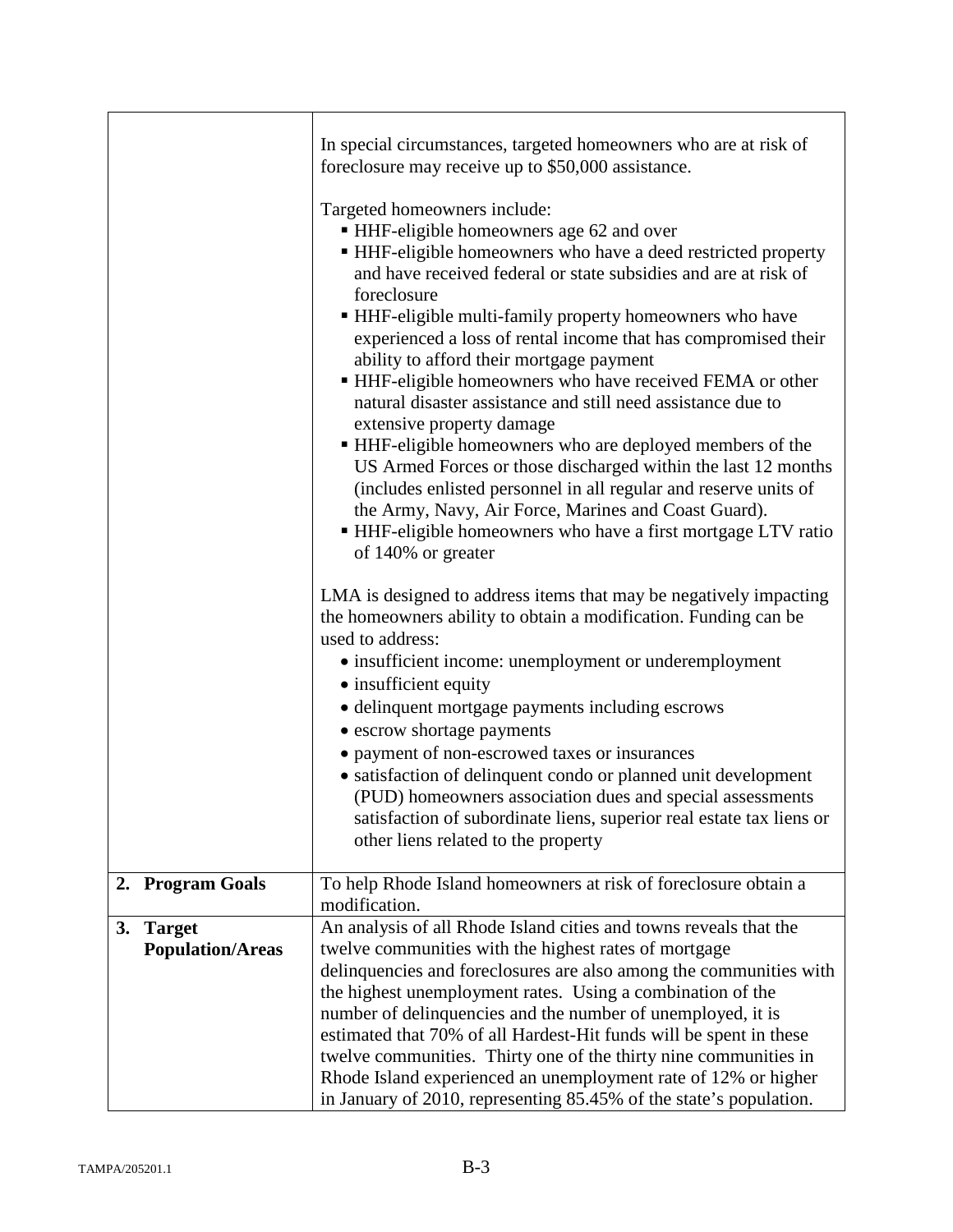|                                                                                   | Therefore, we anticipate that 85% of all Hardest-Hit funding will be                                                                                                                                                                                                                                                                                                                                                                                                                                                                                                                                                                                                                                                                                                                |
|-----------------------------------------------------------------------------------|-------------------------------------------------------------------------------------------------------------------------------------------------------------------------------------------------------------------------------------------------------------------------------------------------------------------------------------------------------------------------------------------------------------------------------------------------------------------------------------------------------------------------------------------------------------------------------------------------------------------------------------------------------------------------------------------------------------------------------------------------------------------------------------|
|                                                                                   | targeted to communities with unemployment rates of greater than<br>12%.                                                                                                                                                                                                                                                                                                                                                                                                                                                                                                                                                                                                                                                                                                             |
| 4. Program Allocation<br>(Excluding<br><b>Administrative</b><br><b>Expenses</b> ) | \$17,500,000.00                                                                                                                                                                                                                                                                                                                                                                                                                                                                                                                                                                                                                                                                                                                                                                     |
| 5. Borrower<br><b>Eligibility Criteria</b>                                        | Eligible borrower must have a monthly mortgage payment that is<br>greater than 31% of their gross monthly household income.                                                                                                                                                                                                                                                                                                                                                                                                                                                                                                                                                                                                                                                         |
|                                                                                   | Alternatively, lenders may use a "cash flow analysis" method to<br>determine affordability, the calculation for which is as provided for<br>in the program guidelines. When a cash flow method is used the<br>31% gross monthly income ratio test is not a determining factor.<br>Borrowers are eligible under the cash flow method if their allowable<br>household expense test returns a net positive monthly cash flow of<br>no more than \$500.00.                                                                                                                                                                                                                                                                                                                              |
|                                                                                   | When the cash flow method is used at least 24 months must have<br>passed since the loan for which LMA assistance is provided was<br>originated.                                                                                                                                                                                                                                                                                                                                                                                                                                                                                                                                                                                                                                     |
|                                                                                   | All homeowners will be required to complete a Hardship Affidavit.                                                                                                                                                                                                                                                                                                                                                                                                                                                                                                                                                                                                                                                                                                                   |
|                                                                                   | Homeowner must be able to document hardship circumstances that<br>place the borrower at risk of foreclosure. A hardship is defined as an<br>uncontrollable increase in expense (excluding consumer debt) or an<br>uncontrollable decrease in income that places the homeowner at risk<br>of foreclosure. Examples of a hardship include: underemployment,<br>reduction of income, unemployment, death or disability in family,<br>unforeseen medical expense, costly home repairs necessary for<br>habitability or an extended loss of rental income due to an inability<br>to secure a tenant. A loss of home value does not, in itself,<br>constitute a financial hardship, but may be considered to be a<br>contributing factor in the evaluation of the request for assistance. |
|                                                                                   | Borrowers with a gross annual household income of \$50,000 or less<br>and a housing debt-to-income ratio greater than 35% are considered<br>to have a qualified hardship. No further hardship test is applicable in<br>these circumstances.                                                                                                                                                                                                                                                                                                                                                                                                                                                                                                                                         |
|                                                                                   | Homeowners with total debt-to-income ratios in excess of 55% will<br>be encouraged to seek debt management services from a HUD-<br>approved counseling agency. The costs of such counseling or<br>services shall not be paid with HHF funds.                                                                                                                                                                                                                                                                                                                                                                                                                                                                                                                                        |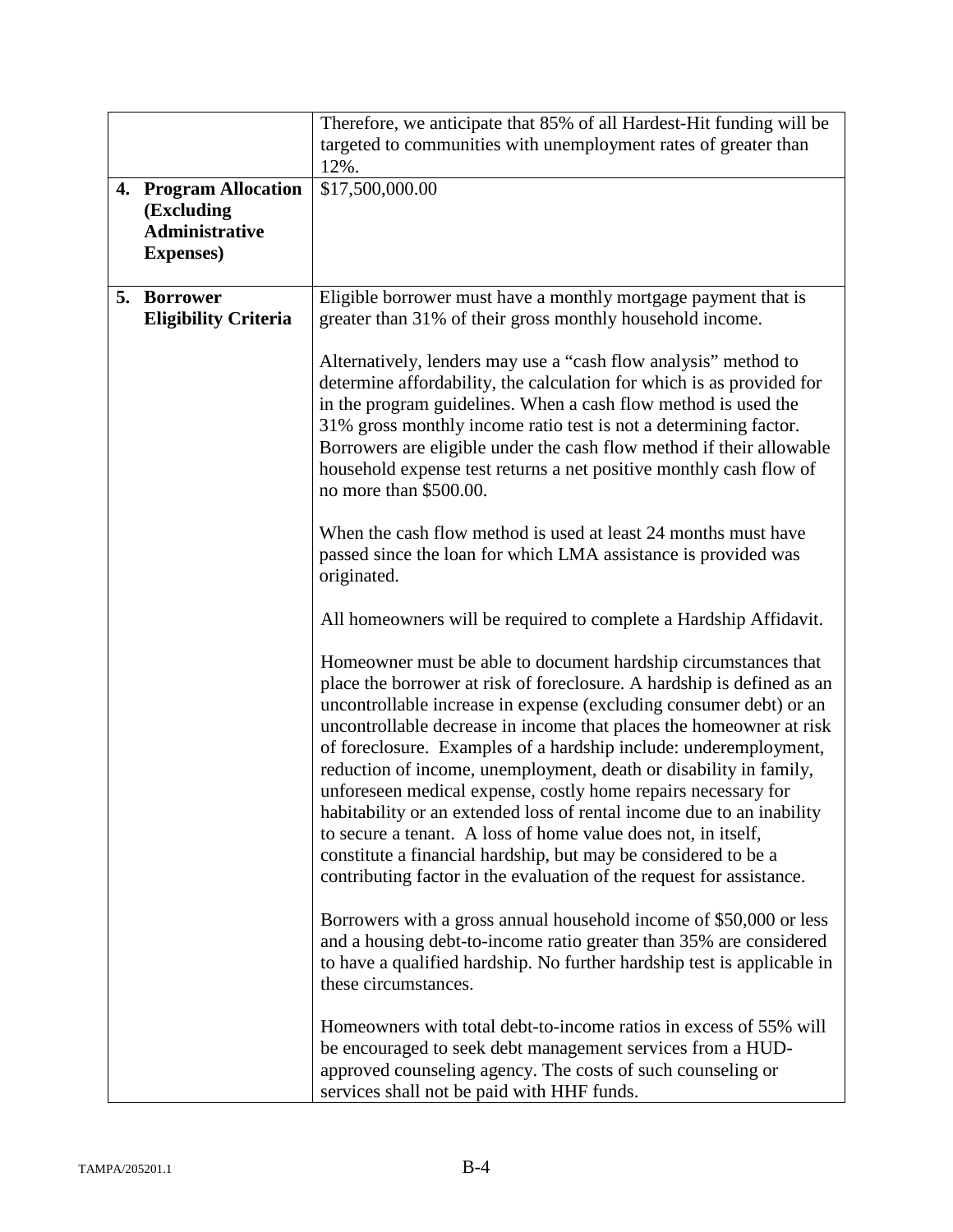| 6. Property/Loan<br><b>Eligibility Criteria</b>                      | Rhode Island's Mortgage Revenue Bond income limits apply to all<br>assistance programs. These eligibility limits are based on current<br>income and family size. They are generally up to 140% of area<br>median income. Currently, one or two person households can earn<br>up to \$87,800. Households of three or more can earn up to<br>\$102,400.<br>Borrower is able to satisfy program guidelines.<br>Assistance will be provided to owner-occupied one-to four-family<br>Rhode Island properties and condominiums provided the original<br>mortgage was not greater than \$729,750.                                                                                                    |
|----------------------------------------------------------------------|-----------------------------------------------------------------------------------------------------------------------------------------------------------------------------------------------------------------------------------------------------------------------------------------------------------------------------------------------------------------------------------------------------------------------------------------------------------------------------------------------------------------------------------------------------------------------------------------------------------------------------------------------------------------------------------------------|
| 7. Program<br><b>Exclusions</b>                                      | Homeowner has cash reserves, non-retirement liquid assets,<br>exceeding \$15,000.                                                                                                                                                                                                                                                                                                                                                                                                                                                                                                                                                                                                             |
| 8. Structure of<br><b>Assistance</b>                                 | Funds will be provided in the form of a zero-percent interest, non-<br>recourse, non-amortizing loan secured by the property and<br>forgivable at 20% per year over 5 years, if the homeowner fulfills<br>his or her obligations on a timely basis under the assistance<br>agreement. Borrowers who refinance, transfer title or sell the<br>property within the five-year period must repay the loan on a pro-<br>rata basis provided there is sufficient equity from such refinance,<br>title transfer or sale. Recycled funds will be returned to the HHF<br>Program for additional use through December 31, 2017. After<br>December 31, 2017 all repayments will be returned to Treasury. |
| 9. Per Household<br><b>Assistance</b>                                | LMA will provide up to \$25,000 to assist the borrower and lender to<br>achieve a loan modification and reinstatement assistance when                                                                                                                                                                                                                                                                                                                                                                                                                                                                                                                                                         |
|                                                                      | necessary.                                                                                                                                                                                                                                                                                                                                                                                                                                                                                                                                                                                                                                                                                    |
|                                                                      | In special circumstances, up to \$50,000 in total HHF assistance<br>(when combining programs) may be available for targeted<br>homeowners who are at risk of foreclosure.                                                                                                                                                                                                                                                                                                                                                                                                                                                                                                                     |
| 10. Duration of<br><b>Assistance</b>                                 | The duration of the assistance is determined by the individual need<br>of each eligible borrower. Assistance will be paid directly to the<br>existing servicer and may be distributed in a lump sum or on a<br>monthly basis until the maximum program amount is reached.                                                                                                                                                                                                                                                                                                                                                                                                                     |
| <b>11. Estimated Number</b><br>of Participating<br><b>Households</b> | 700 households will be served                                                                                                                                                                                                                                                                                                                                                                                                                                                                                                                                                                                                                                                                 |
| 12. Program<br><b>Inception/Duration</b>                             | The program began November 1, 2010 and will last until program<br>funds have been exhausted.                                                                                                                                                                                                                                                                                                                                                                                                                                                                                                                                                                                                  |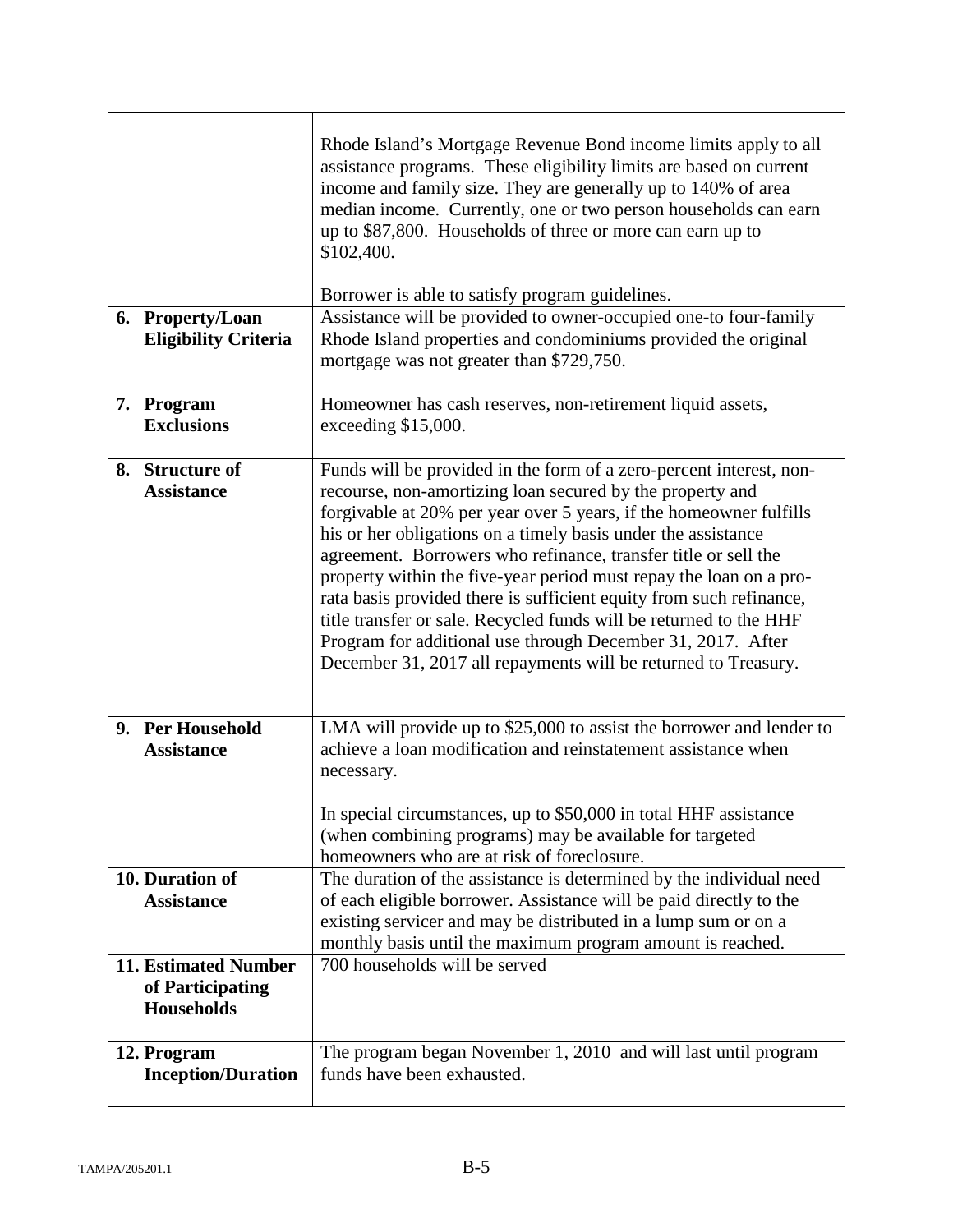| 13. Program<br><b>Interactions</b> with<br><b>Other HFA</b><br><b>Programs</b> | Additional aid may be available to eligible homeowners through<br>other HHFRI programs up to program limits.                           |
|--------------------------------------------------------------------------------|----------------------------------------------------------------------------------------------------------------------------------------|
| 14. Program<br><b>Interactions with</b><br><b>HAMP</b>                         | Funds will be paid to the servicer through this program to help the<br>homeowner qualify for a modification for a minimum of 12 months |
| 15. Program Leverage<br>with Other<br><b>Financial</b><br><b>Resources</b>     | This program is designed to complement and supplement HAMP,<br>Non-HAMP or other lender workout solutions.                             |
| 16. Qualify as an<br>Unemployment<br>Program                                   | $\boxtimes$ No<br>$\Box$ Yes                                                                                                           |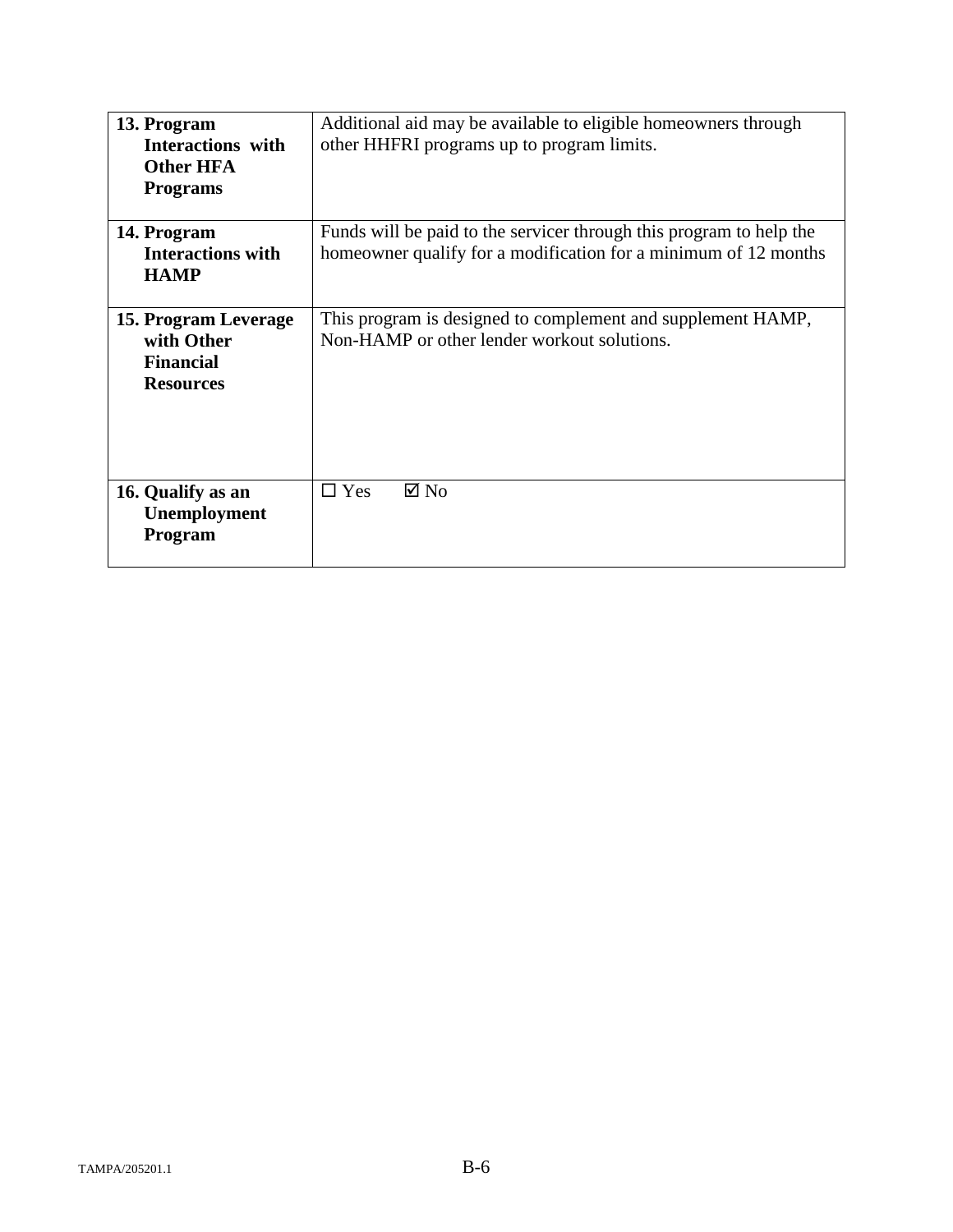# **Rhode Island Housing's**

# **Temporary and Immediate Homeowner Assistance (TIHA)**

| 1. Program Overview | The Temporary and Immediate Homeowner Assistance (TIHA) can<br>provide up to \$25,000 for partial or full reinstatement or other<br>mortgage related default assistance. Mortgage related default<br>assistance may help pay delinquent taxes, insurances and association<br>dues.                                                                                                                                                                                                                                                                                                                                                                                                                                                                                                                                                      |
|---------------------|-----------------------------------------------------------------------------------------------------------------------------------------------------------------------------------------------------------------------------------------------------------------------------------------------------------------------------------------------------------------------------------------------------------------------------------------------------------------------------------------------------------------------------------------------------------------------------------------------------------------------------------------------------------------------------------------------------------------------------------------------------------------------------------------------------------------------------------------|
|                     | For homeowners who have experienced a temporary loss of income,<br>TIHA can also be used to provide supplemental mortgage payment<br>assistance provided that a minimum of 12 months mortgage<br>payment assistance can be offered.                                                                                                                                                                                                                                                                                                                                                                                                                                                                                                                                                                                                     |
|                     | In special circumstances, targeted homeowners who are at risk of<br>foreclosure may receive up to \$50,000 assistance.                                                                                                                                                                                                                                                                                                                                                                                                                                                                                                                                                                                                                                                                                                                  |
|                     | Targeted homeowners include:<br>HHF-eligible homeowners age 62 and over<br>• HHF eligible homeowners who have a deed restricted property<br>and have received federal or state subsidies and are at risk of<br>foreclosure<br>• HHF-eligible owner-occupied multi-family property<br>homeowners who have experienced a loss of rental income that<br>has compromised their ability to afford their mortgage payment<br>• HHF-eligible homeowners who have received FEMA or other<br>natural disaster assistance and still need assistance due to<br>extensive property damage<br>• HHF-eligible homeowners who are deployed members of the<br>US Armed Forces or those discharged within the last 12 months<br>(includes enlisted personnel in all regular and reserve units of<br>the Army, Navy, Air Force, Marines and Coast Guard). |
|                     | There are many situations where payments made by or on behalf of<br>the borrower toward the first mortgage are not sufficient to prevent<br>an avoidable foreclosure. These include, but are not limited to,<br>situations where a borrower has had a temporary loss of income or<br>increase in expenses that have created a first mortgage delinquency<br>or another delinquency that has or may result in a default under the<br>first mortgage, which, if not cured, may result in foreclosure. This                                                                                                                                                                                                                                                                                                                                |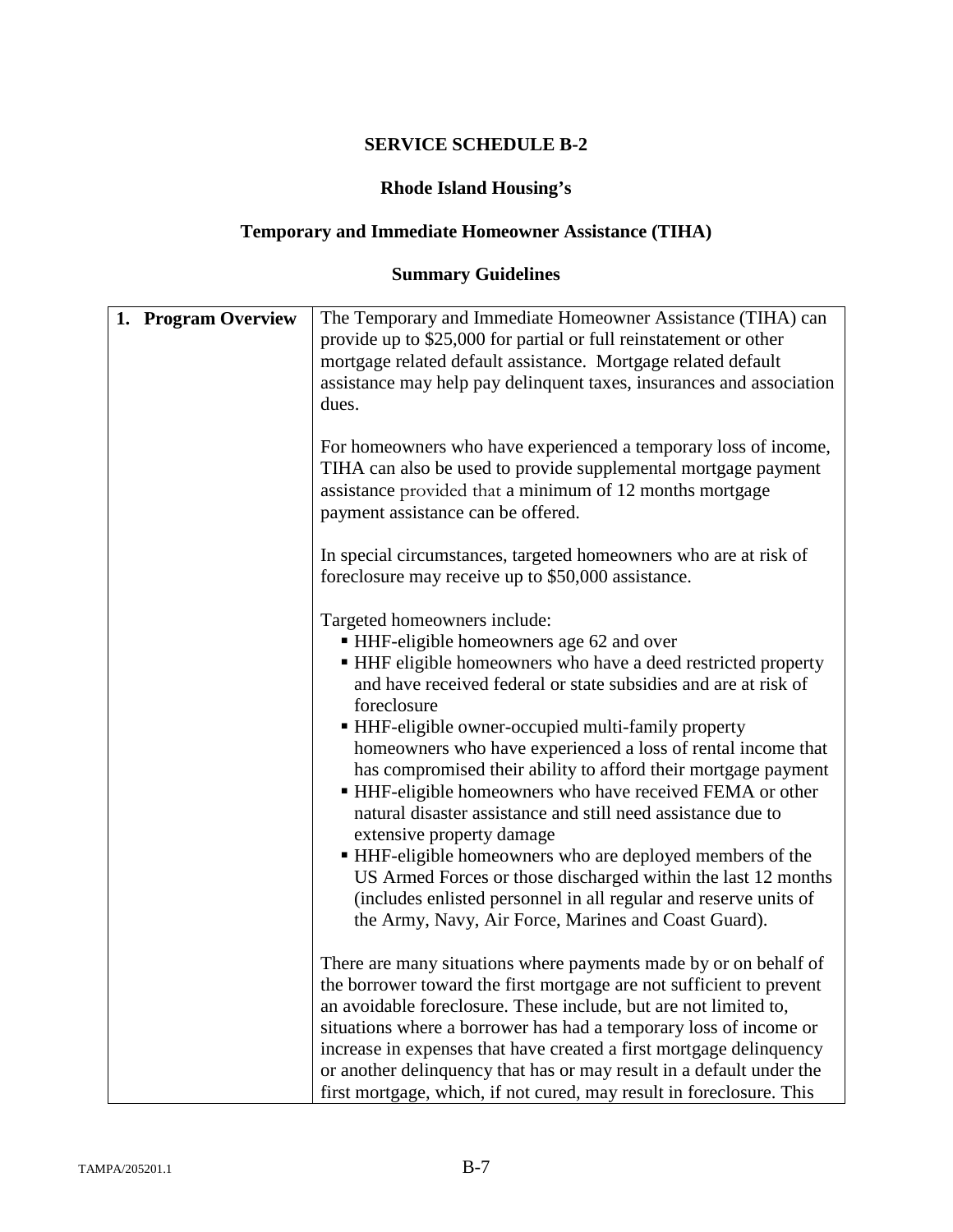|    |                                                              | situation could arise even when the borrower's current income may<br>be sufficient to pay the first mortgage going forward. There are also<br>situations where the borrower needs temporary supplemental<br>mortgage payment assistance for the borrower and lender to agree<br>on a mortgage modification. This is frequently the result of a<br>temporary interruption in or reduction of employment.<br>As such, these funds can be used by homeowners who may or may<br>not qualify for permanent modifications. Funding can be used to<br>address:<br>• insufficient income caused by a temporary interruption or a<br>reduction in employment<br>• insufficient equity<br>• delinquent mortgage payments including escrows<br>• escrow shortage payments<br>• payment of non-escrowed taxes or insurances<br>• satisfaction of delinquent condo or planned unit development<br>(PUD) homeowners association dues and special assessments<br>• satisfaction of subordinate liens, superior real estate tax liens or<br>other liens related to the property |
|----|--------------------------------------------------------------|-----------------------------------------------------------------------------------------------------------------------------------------------------------------------------------------------------------------------------------------------------------------------------------------------------------------------------------------------------------------------------------------------------------------------------------------------------------------------------------------------------------------------------------------------------------------------------------------------------------------------------------------------------------------------------------------------------------------------------------------------------------------------------------------------------------------------------------------------------------------------------------------------------------------------------------------------------------------------------------------------------------------------------------------------------------------|
|    | 2. Program Goals                                             | To help a homeowner avoid foreclosure when faced with temporary<br>or immediate crisis.                                                                                                                                                                                                                                                                                                                                                                                                                                                                                                                                                                                                                                                                                                                                                                                                                                                                                                                                                                         |
| 3. | <b>Target</b><br><b>Population/Areas</b>                     | An analysis of all Rhode Island cities and towns reveals that the<br>twelve communities with the highest rates of mortgage<br>delinquencies and foreclosures are also among the communities with<br>the highest unemployment rates. Using a combination of the<br>number of delinquencies and the number of unemployed, it is<br>estimated that 70% of all Hardest-Hit funds will be spent in these<br>twelve communities. Thirty-one of the thirty-nine communities in<br>Rhode Island experienced an unemployment rate of 12% or higher<br>in January of 2010, representing 85.45% of the state's population.<br>Therefore, we anticipate that 85% of all Hardest-Hit funding will be<br>targeted to communities with unemployment rates of greater than<br>12%.                                                                                                                                                                                                                                                                                              |
|    | 4. Program Allocation<br>(Excluding<br><b>Administrative</b> | \$10,000,000.00                                                                                                                                                                                                                                                                                                                                                                                                                                                                                                                                                                                                                                                                                                                                                                                                                                                                                                                                                                                                                                                 |
|    | <b>Expenses</b> )                                            |                                                                                                                                                                                                                                                                                                                                                                                                                                                                                                                                                                                                                                                                                                                                                                                                                                                                                                                                                                                                                                                                 |
|    | 5. Borrower<br><b>Eligibility Criteria</b>                   | <b>Reinstatement Assistance:</b><br>TIHA provides one-time lump sum mortgage reinstatement<br>or other mortgage default assistance for eligible<br>homeowners.                                                                                                                                                                                                                                                                                                                                                                                                                                                                                                                                                                                                                                                                                                                                                                                                                                                                                                  |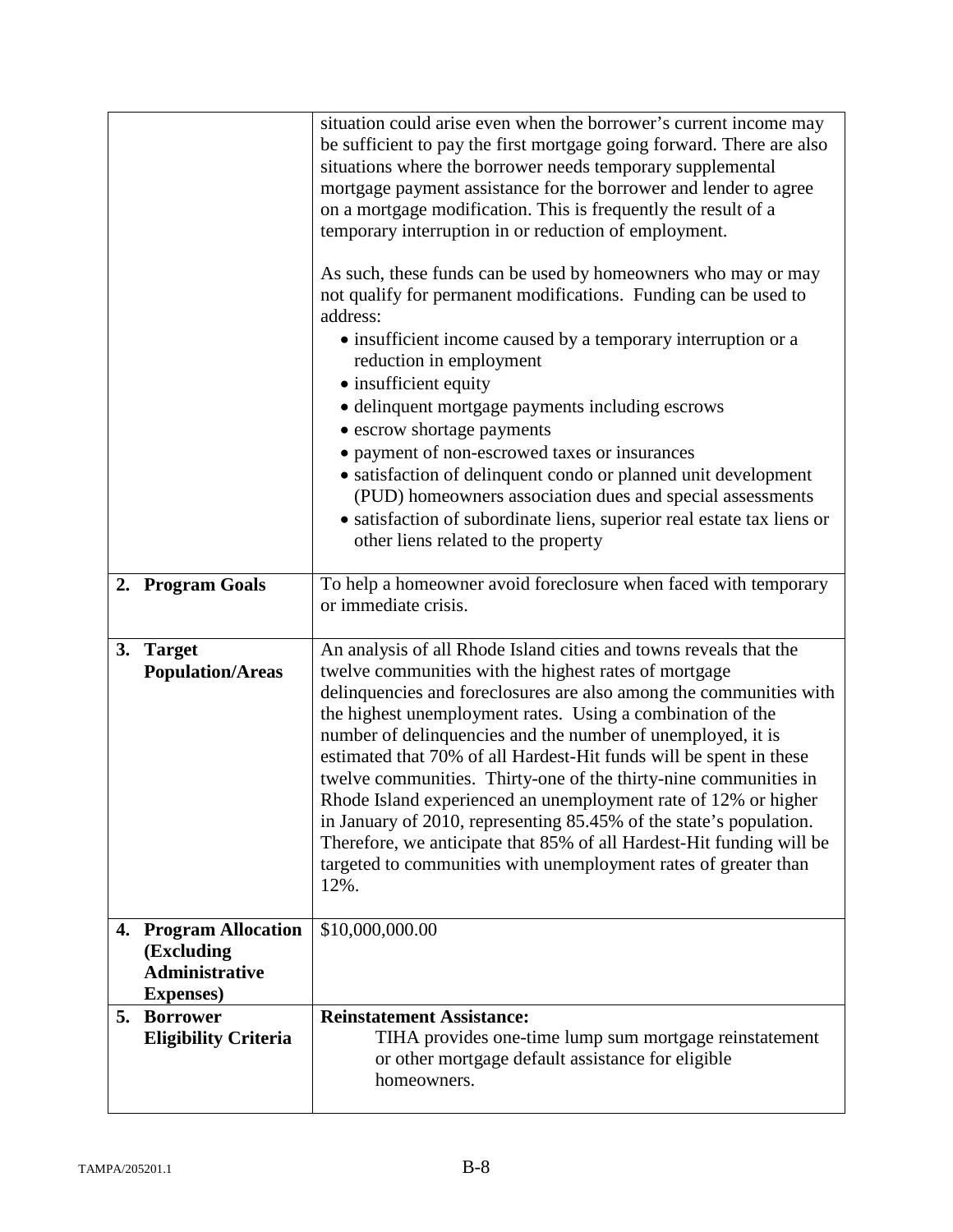| Borrower must demonstrate that the hardship resulted in a<br>housing debt-to-income ratio greater than 31% and caused<br>the delinquency.                                                                                                                                                                                                                                                                                                                                                                                       |
|---------------------------------------------------------------------------------------------------------------------------------------------------------------------------------------------------------------------------------------------------------------------------------------------------------------------------------------------------------------------------------------------------------------------------------------------------------------------------------------------------------------------------------|
| When TIHA is used in conjunction with LMA and a "cash"<br>flow analysis" method is used to determine LMA eligibility,<br>the LMA eligibility test will apply to eligibility for TIHA<br>assistance.                                                                                                                                                                                                                                                                                                                             |
| The monthly mortgage payment includes principal, interest,<br>property taxes, hazard insurance, mortgage insurance, flood<br>insurance, condominium association fees and other<br>homeowner association fees, as applicable, regardless of<br>whether these expenses are included in the borrowers current<br>mortgage payment. It also includes any escrow payment<br>shortage amounts that are subject to a repayment plan. The<br>monthly mortgage payment does not include payments due to<br>holders of subordinate liens. |
| Homeowners with total debt-to-income ratios in excess of<br>55% will be referred to a HUD-approved counseling agency<br>for debt management services. The costs of such counseling<br>or services shall not be paid with HHF funds.                                                                                                                                                                                                                                                                                             |
| <b>Supplemental Mortgage Payment Assistance:</b>                                                                                                                                                                                                                                                                                                                                                                                                                                                                                |
| TIHA provides supplemental mortgage payment assistance<br>for eligible homeowners who have experienced a temporary<br>loss of income.                                                                                                                                                                                                                                                                                                                                                                                           |
| Borrower must demonstrate that the temporary loss of<br>income resulted in a housing debt-to-income ratio greater<br>than 31%.                                                                                                                                                                                                                                                                                                                                                                                                  |
| When TIHA is used in conjunction with LMA and a "cash"<br>flow analysis" method is used to determine LMA eligibility,<br>the LMA eligibility test will apply to eligibility for TIHA<br>assistance.                                                                                                                                                                                                                                                                                                                             |
| The monthly mortgage payment includes principal, interest,<br>property taxes, hazard insurance, mortgage insurance, flood<br>insurance, condominium association fees and other<br>homeowner association fees, as applicable, regardless of<br>whether these expenses are included in the borrowers current<br>mortgage payment. It also includes any escrow payment<br>shortage amounts that are subject to a repayment plan. The                                                                                               |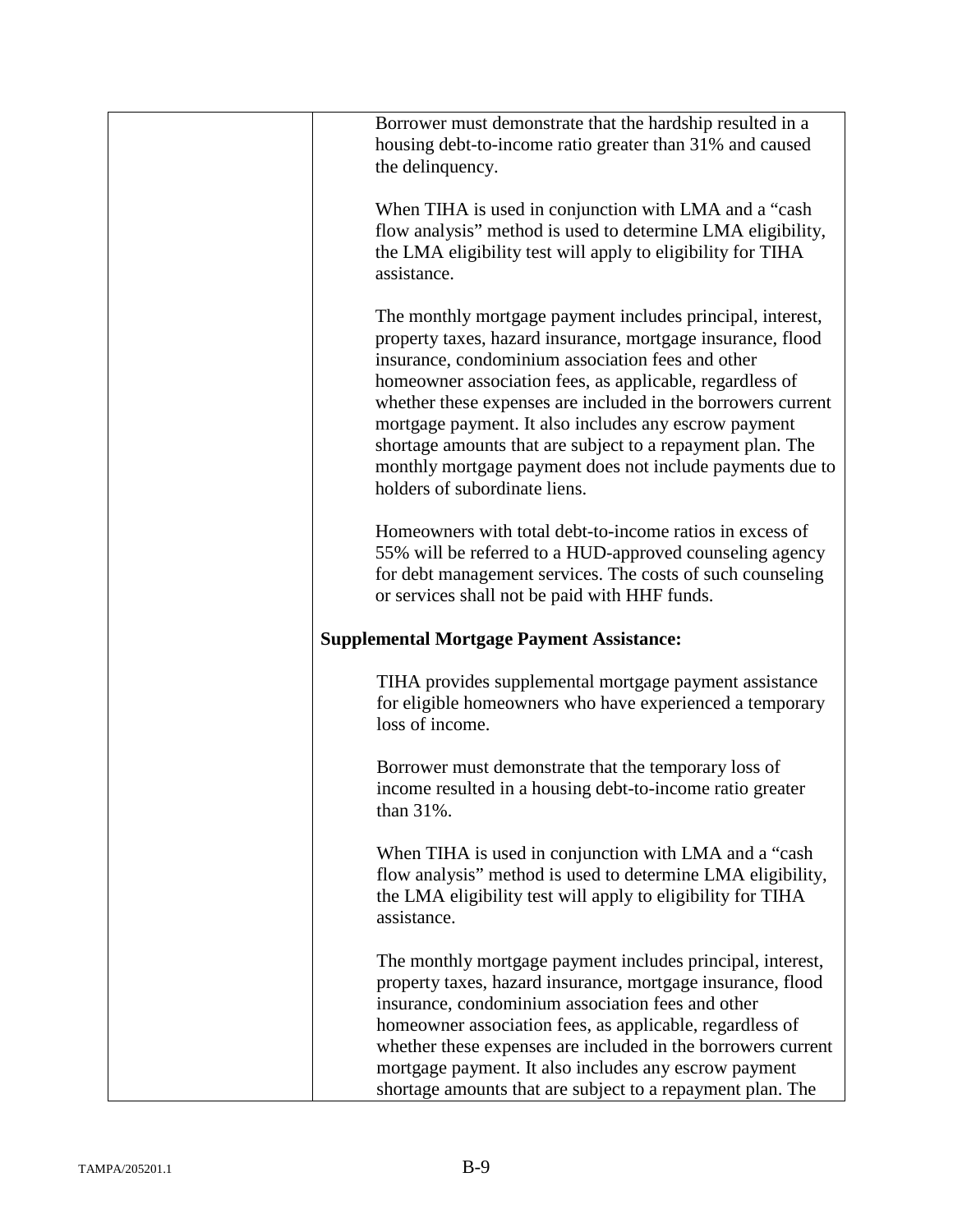monthly mortgage payment does not include payments due to holders of subordinate liens.

When TIHA is used as supplemental mortgage payment assistance the term cannot exceed 60 months or \$25,000 whichever is reached first. Homeowners receiving supplemental payment assistance will be required to contribute to their contractual monthly mortgage payment. Homeowners monthly payment contribution will be determined according to household income as stated below:

| <b>Gross Annual</b>     | <b>Monthly Mortgage Payment</b>       |
|-------------------------|---------------------------------------|
| <b>Household Income</b> | Contribution                          |
| $<$ \$36,000            | \$250                                 |
| \$36,000 to \$59,999    | \$500                                 |
| \$60,000 to \$69,999    | \$750                                 |
| >70,000                 | 31% of gross monthly household income |

Homeowners with total debt-to-income ratios in excess of 55% will be referred to a HUD-approved counseling agency for debt management services. The costs of such counseling or services shall not be paid with HHF funds.

All homeowners will be required to complete a Hardship Affidavit.

Homeowner must be able to document the reason for the hardship. A hardship is defined as an uncontrollable increase in expenses (excluding consumer debt) or an uncontrollable decrease in income that has placed the homeowner at risk of foreclosure.

Examples of a hardship include: underemployment, reduction of income, unemployment, death or disability in family, unforeseen medical expense, costly home repairs necessary for habitability or an extended loss of rental income due to an inability to secure a tenant. A loss of home value does not, unto itself, constitute a financial hardship, but may be considered to be a contributing factor in the evaluation of the request for assistance.

Borrowers with a gross annual household income of \$50,000 or less and a housing debt-to-income ratio greater than 35% are considered to have a qualified hardship. No further hardship test is applicable in these circumstances.

Rhode Island's Mortgage Revenue Bond income limits apply to all assistance programs. These eligibility limits are based on current income and family size. They are generally up to 140% of area median income. Currently, one or two person households can earn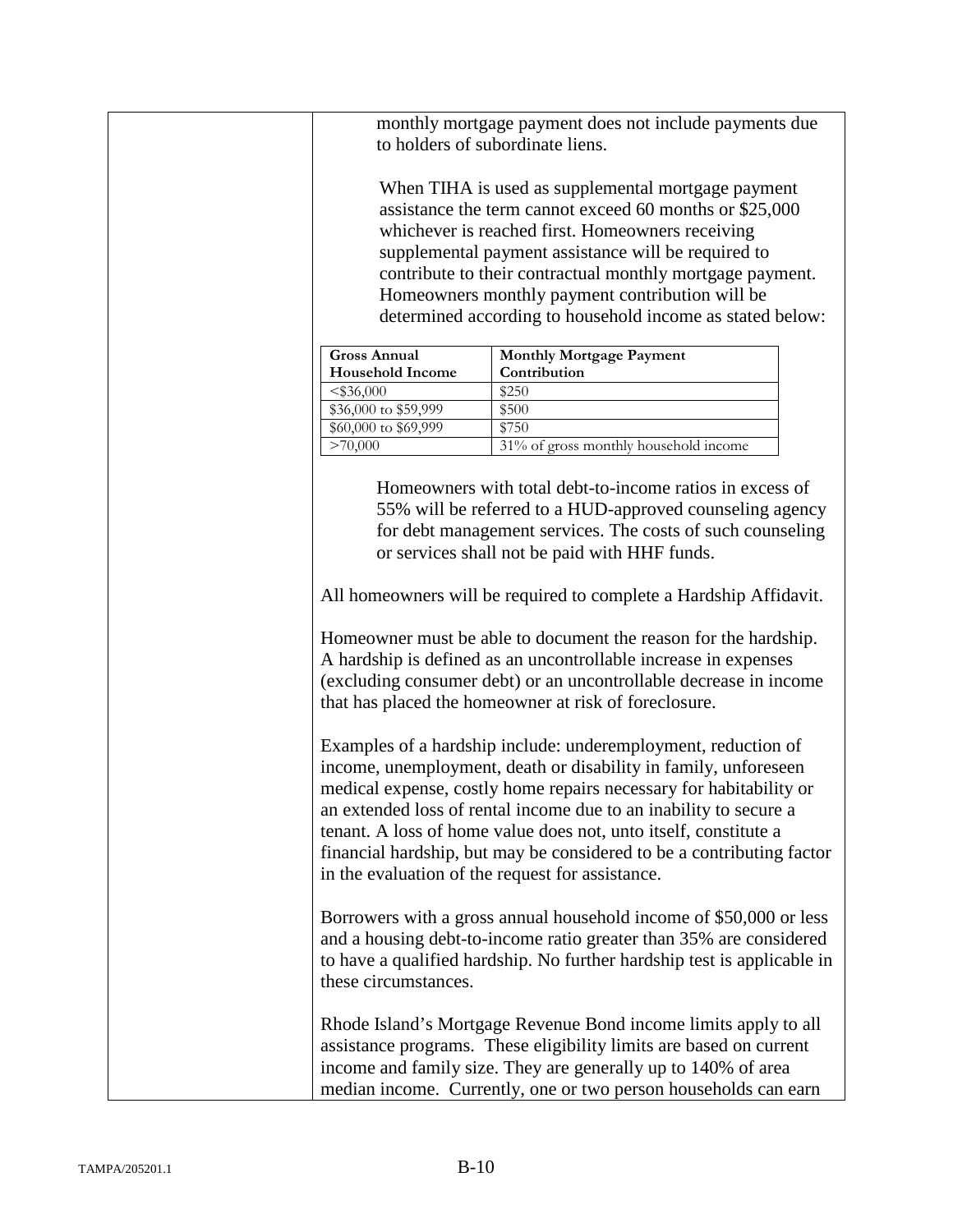|                                                                                | up to \$87,800. Households of three or more can earn up to                                                                                                                                                                                                                                                                                                                                                                                                                                                                                                                                                                                                                                    |
|--------------------------------------------------------------------------------|-----------------------------------------------------------------------------------------------------------------------------------------------------------------------------------------------------------------------------------------------------------------------------------------------------------------------------------------------------------------------------------------------------------------------------------------------------------------------------------------------------------------------------------------------------------------------------------------------------------------------------------------------------------------------------------------------|
|                                                                                | \$102,400.                                                                                                                                                                                                                                                                                                                                                                                                                                                                                                                                                                                                                                                                                    |
|                                                                                | Borrower is able to satisfy program guidelines.                                                                                                                                                                                                                                                                                                                                                                                                                                                                                                                                                                                                                                               |
| 6. Property/Loan<br><b>Eligibility Criteria</b>                                | Assistance will be provided to owner-occupied one-to four-family<br>Rhode Island properties and condominiums provided the original<br>mortgage was not greater than \$729,750.                                                                                                                                                                                                                                                                                                                                                                                                                                                                                                                |
| 7. Program<br><b>Exclusions</b>                                                | Homeowner has cash reserves, non-retirement liquid assets,<br>exceeding \$15,000.                                                                                                                                                                                                                                                                                                                                                                                                                                                                                                                                                                                                             |
| <b>Structure of</b><br>8.<br><b>Assistance</b>                                 | Funds will be provided in the form of a zero-percent interest, non-<br>recourse, non-amortizing loan secured by the property and<br>forgivable at 20% per year over 5 years, if the homeowner fulfills<br>his or her obligations on a timely basis under the assistance<br>agreement. Borrowers who refinance, transfer title or sell the<br>property within the five-year period must repay the loan on a pro-<br>rata basis provided there is sufficient equity from such refinance,<br>title transfer or sale. Recycled funds will be returned to the HHF<br>Program for additional use through December 31, 2017. After<br>December 31, 2017 all repayments will be returned to Treasury. |
| 9. Per Household<br><b>Assistance</b>                                          | The amount of assistance under TIHA is up to \$25,000 per<br>household.                                                                                                                                                                                                                                                                                                                                                                                                                                                                                                                                                                                                                       |
|                                                                                | In special circumstances, up to \$50,000 in total HHF assistance<br>(when combining programs) may be available for targeted<br>homeowners who are at risk of foreclosure.                                                                                                                                                                                                                                                                                                                                                                                                                                                                                                                     |
| 10. Duration of                                                                | The duration of the assistance is determined by the individual need                                                                                                                                                                                                                                                                                                                                                                                                                                                                                                                                                                                                                           |
| <b>Assistance</b>                                                              | of each eligible borrower. Assistance will be paid directly to the<br>existing servicer, taxing authority or lien holder, and may be<br>distributed in a lump sum or on a monthly basis until the maximum<br>program amount is reached.                                                                                                                                                                                                                                                                                                                                                                                                                                                       |
| <b>11. Estimated Number</b><br>of Participating<br>Households                  | 400 households will be served                                                                                                                                                                                                                                                                                                                                                                                                                                                                                                                                                                                                                                                                 |
| 12. Program<br><b>Inception/Duration</b>                                       | November 1, 2010 until program funds are exhausted                                                                                                                                                                                                                                                                                                                                                                                                                                                                                                                                                                                                                                            |
| 13. Program<br><b>Interactions</b> with<br><b>Other HFA</b><br><b>Programs</b> | Additional aid may be available to eligible homeowners through<br>other HHFRI programs up to program limits.                                                                                                                                                                                                                                                                                                                                                                                                                                                                                                                                                                                  |
| 14. Program<br><b>Interactions with</b><br><b>HAMP</b>                         | This program does not interact with HAMP.                                                                                                                                                                                                                                                                                                                                                                                                                                                                                                                                                                                                                                                     |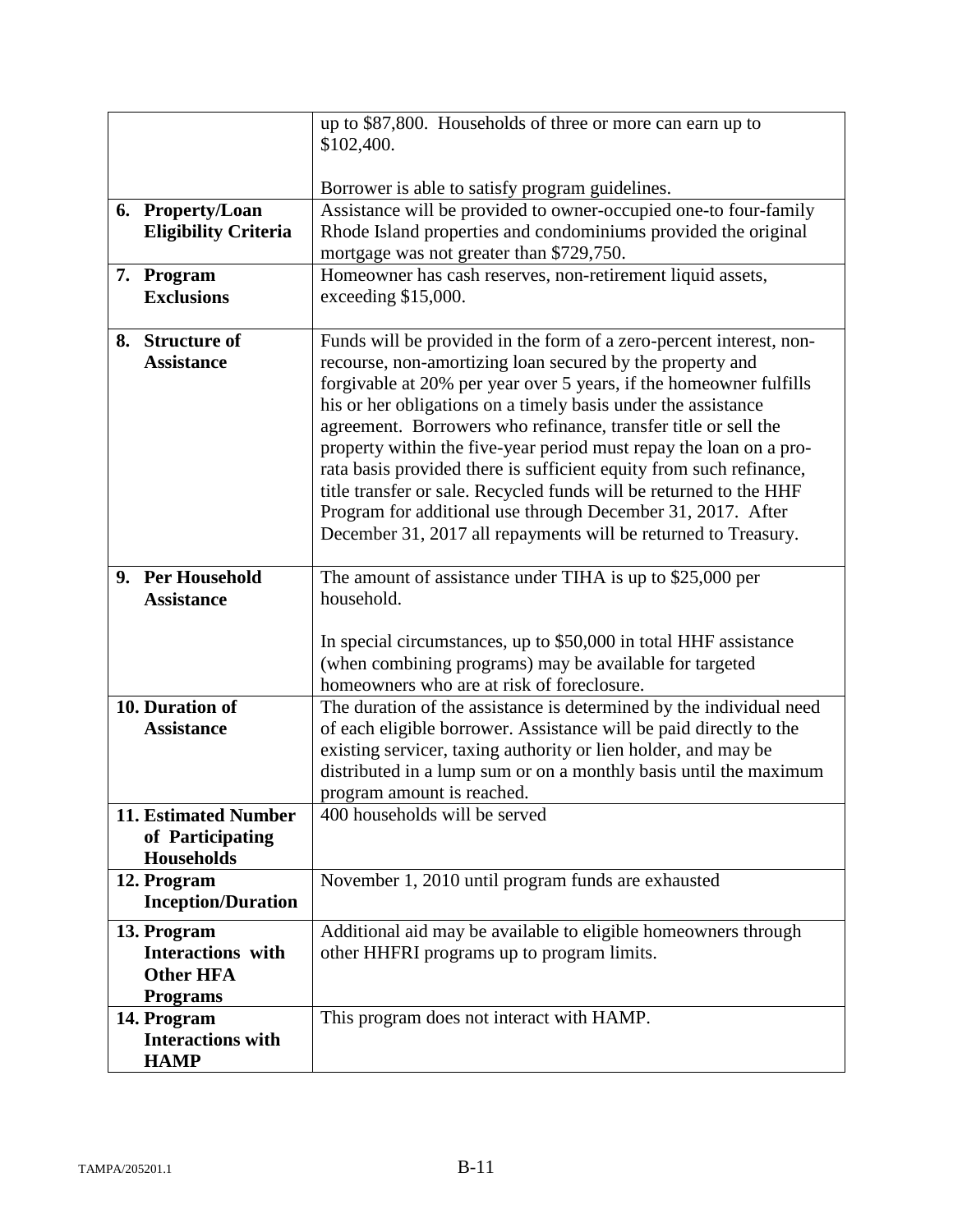| 15. Program Leverage | None.      |                |
|----------------------|------------|----------------|
| with Other           |            |                |
| <b>Financial</b>     |            |                |
| <b>Resources</b>     |            |                |
| 16. Qualify as an    | $\Box$ Yes | $\boxtimes$ No |
| Unemployment         |            |                |
| Program              |            |                |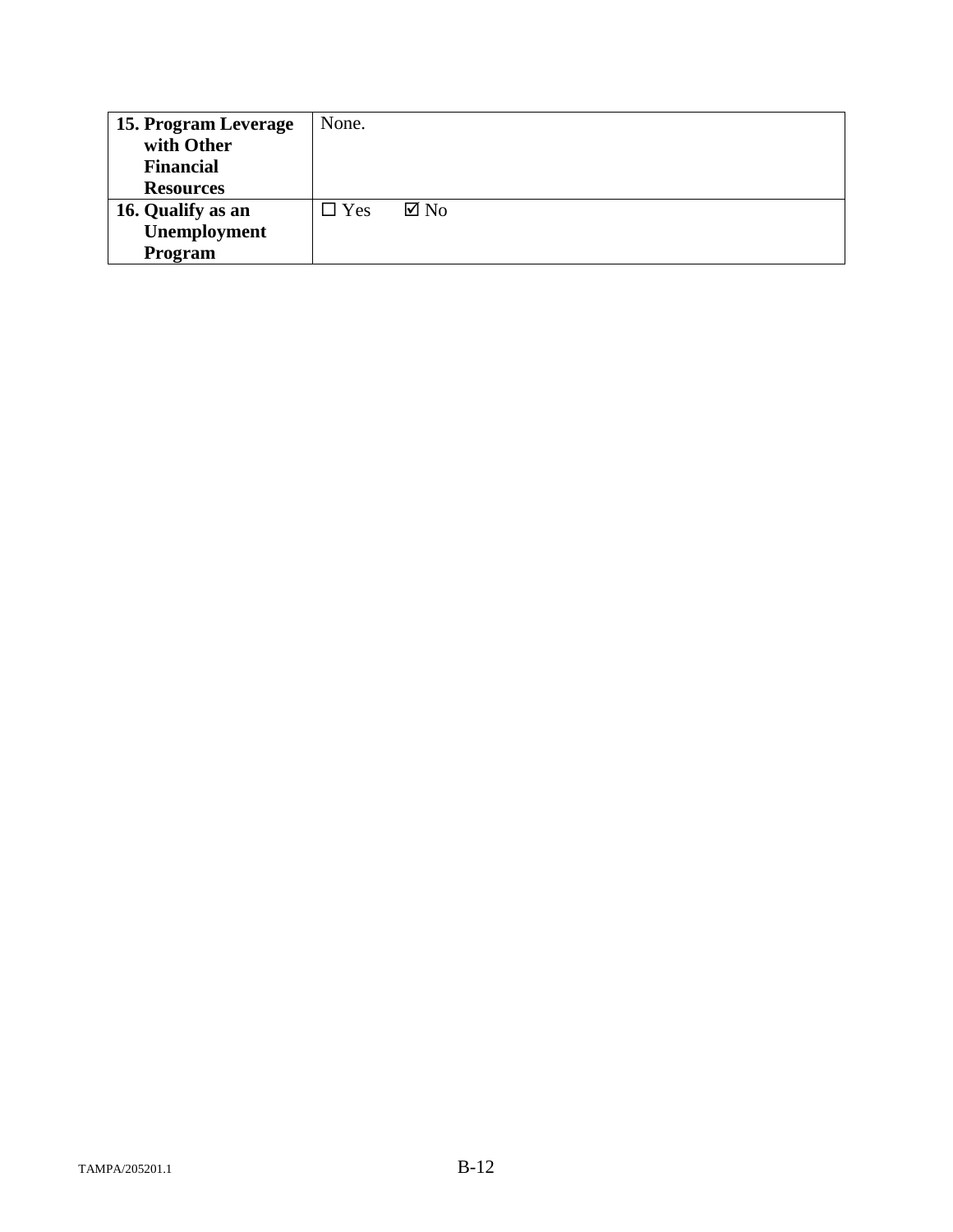# **Rhode Island Housing's**

# **Moving Forward Assistance**

| 1. Program Overview | The Moving Forward Assistance Program (MFA) will provide                                                                                                                                                                                                                                                                                                                                                                                                                                                                                                                                                                                                                                                                                                                                                                                                                                                                                                                                                                                                                                                                                                                                                                                                                                                                                                                                                                                                                                                                                                                                                                                               |
|---------------------|--------------------------------------------------------------------------------------------------------------------------------------------------------------------------------------------------------------------------------------------------------------------------------------------------------------------------------------------------------------------------------------------------------------------------------------------------------------------------------------------------------------------------------------------------------------------------------------------------------------------------------------------------------------------------------------------------------------------------------------------------------------------------------------------------------------------------------------------------------------------------------------------------------------------------------------------------------------------------------------------------------------------------------------------------------------------------------------------------------------------------------------------------------------------------------------------------------------------------------------------------------------------------------------------------------------------------------------------------------------------------------------------------------------------------------------------------------------------------------------------------------------------------------------------------------------------------------------------------------------------------------------------------------|
|                     | eligible homeowners who can no longer afford to stay in their                                                                                                                                                                                                                                                                                                                                                                                                                                                                                                                                                                                                                                                                                                                                                                                                                                                                                                                                                                                                                                                                                                                                                                                                                                                                                                                                                                                                                                                                                                                                                                                          |
|                     | home with up to \$10,500 to assist in the transition.                                                                                                                                                                                                                                                                                                                                                                                                                                                                                                                                                                                                                                                                                                                                                                                                                                                                                                                                                                                                                                                                                                                                                                                                                                                                                                                                                                                                                                                                                                                                                                                                  |
|                     | The MFA assistance can be used to facilitate a short sale or<br>deed in lieu of foreclosure and/or assist with moving and<br>relocation expenses. Eligible homeowners can receive up to a<br>\$2,000 allowance to pay for moving and relocation expenses<br>and up to \$8,500 towards satisfaction of a subordinate lien to<br>facilitate a short sale/deed-in-lieu. Moving and relocation<br>expenses may be disbursed directly to eligible homeowners.<br>Moving and relocation expenses above this amount will be paid<br>when documented. The total amount available for facilitation of<br>short sale/deed in lieu plus moving expenses cannot exceed<br>\$10,500. When MFA funds are used to encourage a short sale<br>or satisfy other real estate liens the amount cannot exceed the<br>amount of the lender charge-off.<br>MFA assistance is available to homeowners who resided in the<br>property within one of the following time frames: (i) within six<br>(6) months of application for HHF assistance, or (ii) within<br>ninety (90) days prior to the property having been listed as a<br>short sale. In no case shall MFA assistance be provided where<br>the short sale or deed-in-lieu transaction has occurred prior to<br>the disbursement of assistance.<br>In addition, up to \$50,000 in total assistance may be available<br>to facilitate a short sale or deed in lieu of foreclosure for<br>homeowners of targeted affordable properties that are at risk of<br>foreclosure.<br>Targeted homeowners are:<br>HHF-eligible homeowners who have a deed restricted<br>property and have received federal or state subsidies and |
|                     | are at risk of foreclosure.                                                                                                                                                                                                                                                                                                                                                                                                                                                                                                                                                                                                                                                                                                                                                                                                                                                                                                                                                                                                                                                                                                                                                                                                                                                                                                                                                                                                                                                                                                                                                                                                                            |
|                     |                                                                                                                                                                                                                                                                                                                                                                                                                                                                                                                                                                                                                                                                                                                                                                                                                                                                                                                                                                                                                                                                                                                                                                                                                                                                                                                                                                                                                                                                                                                                                                                                                                                        |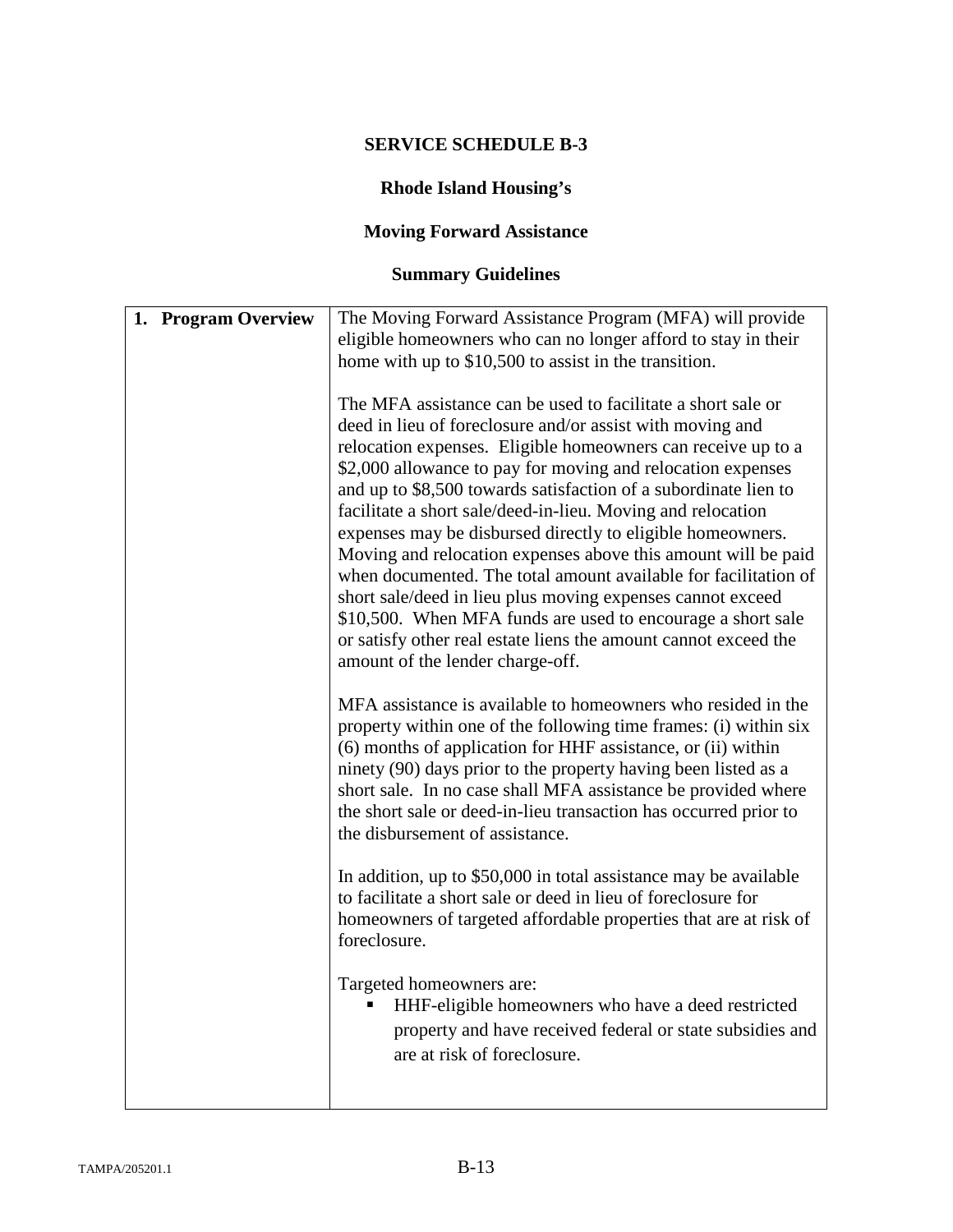|                                                                                   | HHF-eligible homeowners who are deployed members<br>٠<br>of the US Armed Forces or those discharged within the                                                                                                                                                                                                                                                                                                                                                                                                                                                                                                                                                                                                                                                                                                                                                             |
|-----------------------------------------------------------------------------------|----------------------------------------------------------------------------------------------------------------------------------------------------------------------------------------------------------------------------------------------------------------------------------------------------------------------------------------------------------------------------------------------------------------------------------------------------------------------------------------------------------------------------------------------------------------------------------------------------------------------------------------------------------------------------------------------------------------------------------------------------------------------------------------------------------------------------------------------------------------------------|
|                                                                                   | last 12 months (includes enlisted personnel in all regular<br>and reserve units of the Army, Navy, Air Force, Marines<br>and Coast Guard).                                                                                                                                                                                                                                                                                                                                                                                                                                                                                                                                                                                                                                                                                                                                 |
|                                                                                   |                                                                                                                                                                                                                                                                                                                                                                                                                                                                                                                                                                                                                                                                                                                                                                                                                                                                            |
|                                                                                   | In some circumstances the best outcome for borrower, lender<br>and community may be for the borrower to relinquish the<br>property in an orderly process. MFA assistance can take the<br>form of a contribution to the primary or secondary lender to<br>help facilitate a short sale or deed in lieu of foreclosure. It could<br>also be used to provide the borrower relocation assistance<br>including a security deposit/first and last months rent, moving<br>expenses, or utility deposit MFA assistance could be used to<br>satisfy subordinate or superior real estate tax liens against the<br>real estate that prevent the homeowner from transferring clear<br>title. These liens may include mechanics liens, defects,<br>inheritance taxes, water fees, fire district or sewer fees, condo<br>fees, PUD lien sale or other legal encumbrances on the property |
|                                                                                   | or to satisfy judgments or loan deficiency balances resulting<br>from a short sale.                                                                                                                                                                                                                                                                                                                                                                                                                                                                                                                                                                                                                                                                                                                                                                                        |
| 2. Program Goals                                                                  | Rhode Island Housing envisions that these monies would be<br>used to complement other federal or lender programs designed<br>specifically to stabilize communities by providing assistance to<br>borrowers who have suffered a financial hardship and as a<br>result are no longer financially able to stay in their home.                                                                                                                                                                                                                                                                                                                                                                                                                                                                                                                                                 |
| 3. Target<br><b>Population/Areas</b>                                              | An analysis of all Rhode Island cities and towns reveals that the<br>twelve communities with the highest rates of mortgage<br>delinquencies and foreclosures are also among the communities<br>with the highest unemployment rates. Using a combination of<br>the number of delinquencies and the number of unemployed, it<br>is estimated that 70% of all Hardest-Hit funds will be spent in<br>these twelve communities. Thirty one of the thirty nine<br>communities in Rhode Island experienced an unemployment<br>rate of 12% or higher in January of 2010, representing 85.45%<br>of the state's population. Therefore, we anticipate that 85% of<br>all Hardest-Hit funding will be targeted to communities with<br>unemployment rates of greater than 12%.                                                                                                         |
| 4. Program Allocation<br>(Excluding<br><b>Administrative</b><br><b>Expenses</b> ) | \$3,500,000.00                                                                                                                                                                                                                                                                                                                                                                                                                                                                                                                                                                                                                                                                                                                                                                                                                                                             |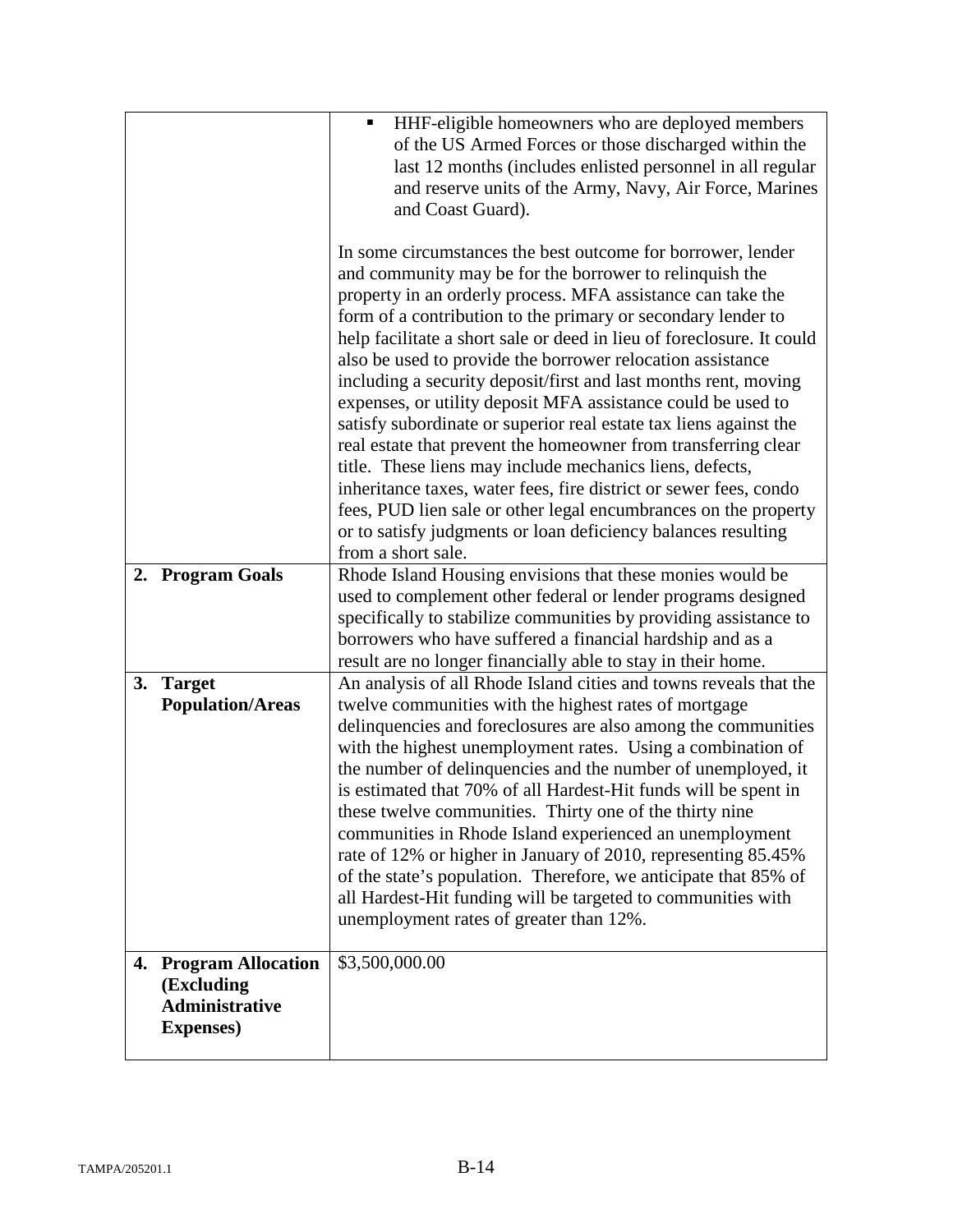| 5.<br><b>Borrower</b><br><b>Eligibility Criteria</b> | Borrower must be able to document the reason for the hardship<br>and will be required to complete a Hardship Affidavit.                                                                                                                                                                                                                                                                                                                                                                                                                                                            |
|------------------------------------------------------|------------------------------------------------------------------------------------------------------------------------------------------------------------------------------------------------------------------------------------------------------------------------------------------------------------------------------------------------------------------------------------------------------------------------------------------------------------------------------------------------------------------------------------------------------------------------------------|
|                                                      | A hardship is defined as an uncontrollable increase in housing<br>expense or an uncontrollable decrease in income that has placed<br>the homeowner at risk of foreclosure. Examples of a hardship<br>include: underemployment, reduction of income,<br>unemployment, death or disability in family, unforeseen<br>medical expense, and costly home repairs necessary for<br>habitability. A loss of home value does not, unto itself,<br>constitute a financial hardship, but may be considered to be a<br>contributing factor in the evaluation of the request for<br>assistance. |
|                                                      | Borrowers with a gross annual household income of \$50,000 or<br>less and a housing debt-to-income ratio greater than 35% are<br>considered to have a qualified hardship. No further hardship test<br>is applicable in these circumstances.                                                                                                                                                                                                                                                                                                                                        |
|                                                      | Rhode Island's Mortgage Revenue Bond income limits apply to<br>all assistance programs. These eligibility limits are based on<br>current income and family size. They are generally up to 140%<br>of area median income. Currently, one or two person<br>households can earn up to \$87,800. Households of three or<br>more can earn up to \$102,400.                                                                                                                                                                                                                              |
|                                                      | Borrower is able to satisfy program guidelines.                                                                                                                                                                                                                                                                                                                                                                                                                                                                                                                                    |
| 6. Property/Loan<br><b>Eligibility Criteria</b>      | Assistance will be provided to owner-occupied one-to four-<br>family Rhode Island properties and condominiums provided the<br>original mortgage was not greater than \$729,750.                                                                                                                                                                                                                                                                                                                                                                                                    |
| Program<br>7.<br><b>Exclusions</b>                   | Homeowner has cash reserves, non-retirement liquid assets,<br>exceeding \$15,000.                                                                                                                                                                                                                                                                                                                                                                                                                                                                                                  |
| 8. Structure of<br><b>Assistance</b>                 | None, funds are provided to eligible homeowners as a non-<br>recoverable grant.                                                                                                                                                                                                                                                                                                                                                                                                                                                                                                    |
| 9. Per Household<br><b>Assistance</b>                | Assistance under this program will be limited up to \$10,500 per<br>family to facilitate a short sale or deed in lieu of foreclosure<br>and/or to assist the homeowner with relocation.<br>In special circumstances, up to \$50,000 in total HHF assistance                                                                                                                                                                                                                                                                                                                        |
|                                                      | (when combining programs) may be available for targeted<br>homeowners who are at risk of foreclosure.                                                                                                                                                                                                                                                                                                                                                                                                                                                                              |
| 10. Duration of<br><b>Assistance</b>                 | Participation in this program is a one-time payment.                                                                                                                                                                                                                                                                                                                                                                                                                                                                                                                               |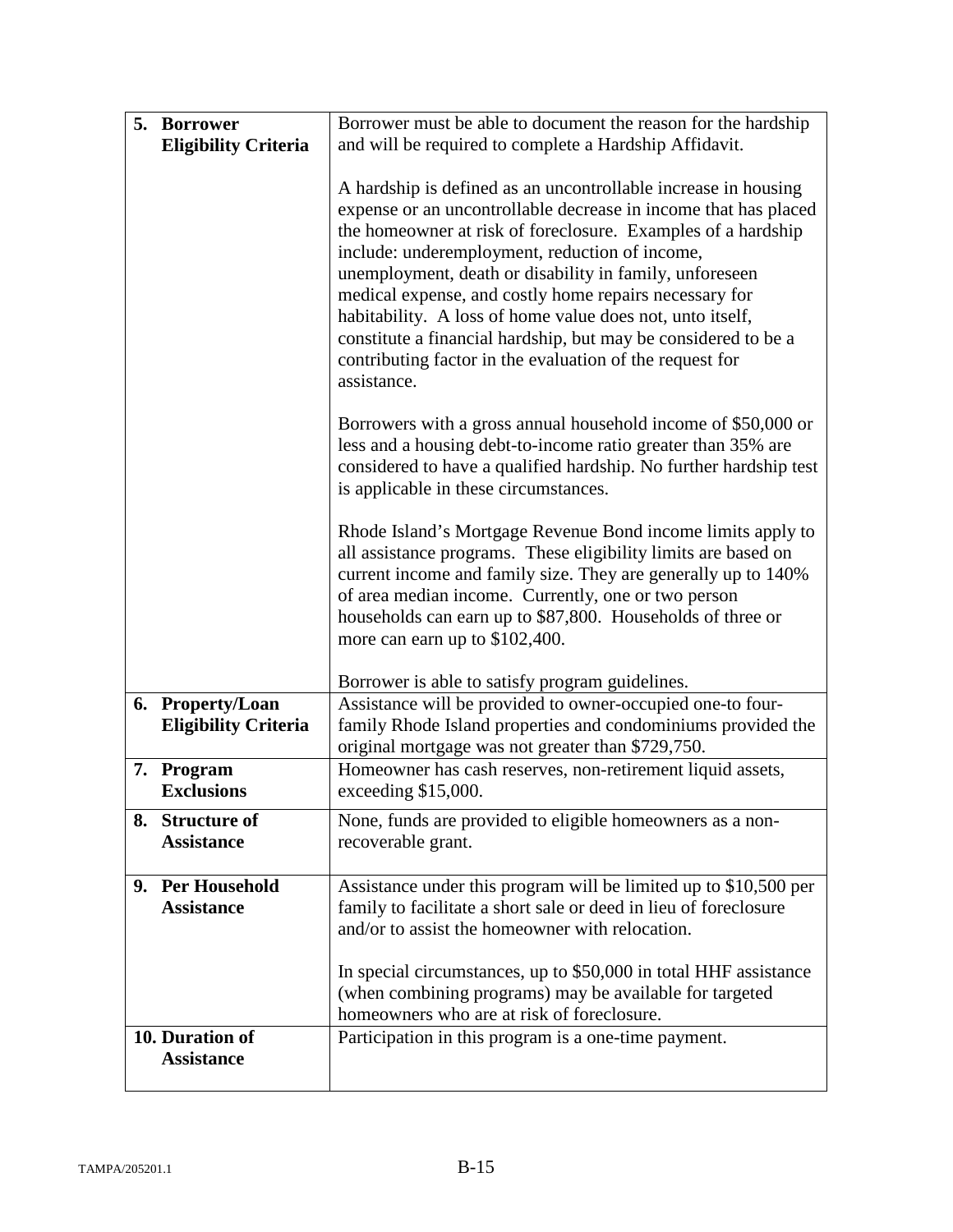| <b>11. Estimated Number</b><br>of Participating<br><b>Households</b>                            | 350 households will be served                                                                                                                                                                                                                                                                                        |
|-------------------------------------------------------------------------------------------------|----------------------------------------------------------------------------------------------------------------------------------------------------------------------------------------------------------------------------------------------------------------------------------------------------------------------|
| 12. Program Inception/<br><b>Duration</b>                                                       | November 1, 2010 until program funds have been exhausted                                                                                                                                                                                                                                                             |
| 13. Program Leverage<br>/Interactions with<br><b>Other HFA</b><br><b>Programs</b>               | MFA can provide assistance, up to the household cap, if a<br>homeowner has used other HHF programs and subsequently<br>can no longer afford to stay in the home.                                                                                                                                                     |
| 14. Program<br><b>Interactions with</b><br><b>HAMP</b>                                          | MFA can provide assistance, up to the household cap, if a<br>homeowner has obtained a HAMP or other HHF program<br>assistance and subsequently can no longer afford to stay in the<br>home.                                                                                                                          |
| 15. Program Leverage<br>with Other<br><b>Financial</b><br><b>Resources</b><br>16. Qualify as an | Rhode Island Housing intends to leverage its current emergency<br>and rental assistance programs which include<br>www.homelocatorri.net and other relocation services which<br>include Homeless Protection and Rapid Placement (HPRP) and<br>Road Home Emergency Housing Assistance.<br>$\boxtimes$ No<br>$\Box$ Yes |
| Unemployment<br>Program                                                                         |                                                                                                                                                                                                                                                                                                                      |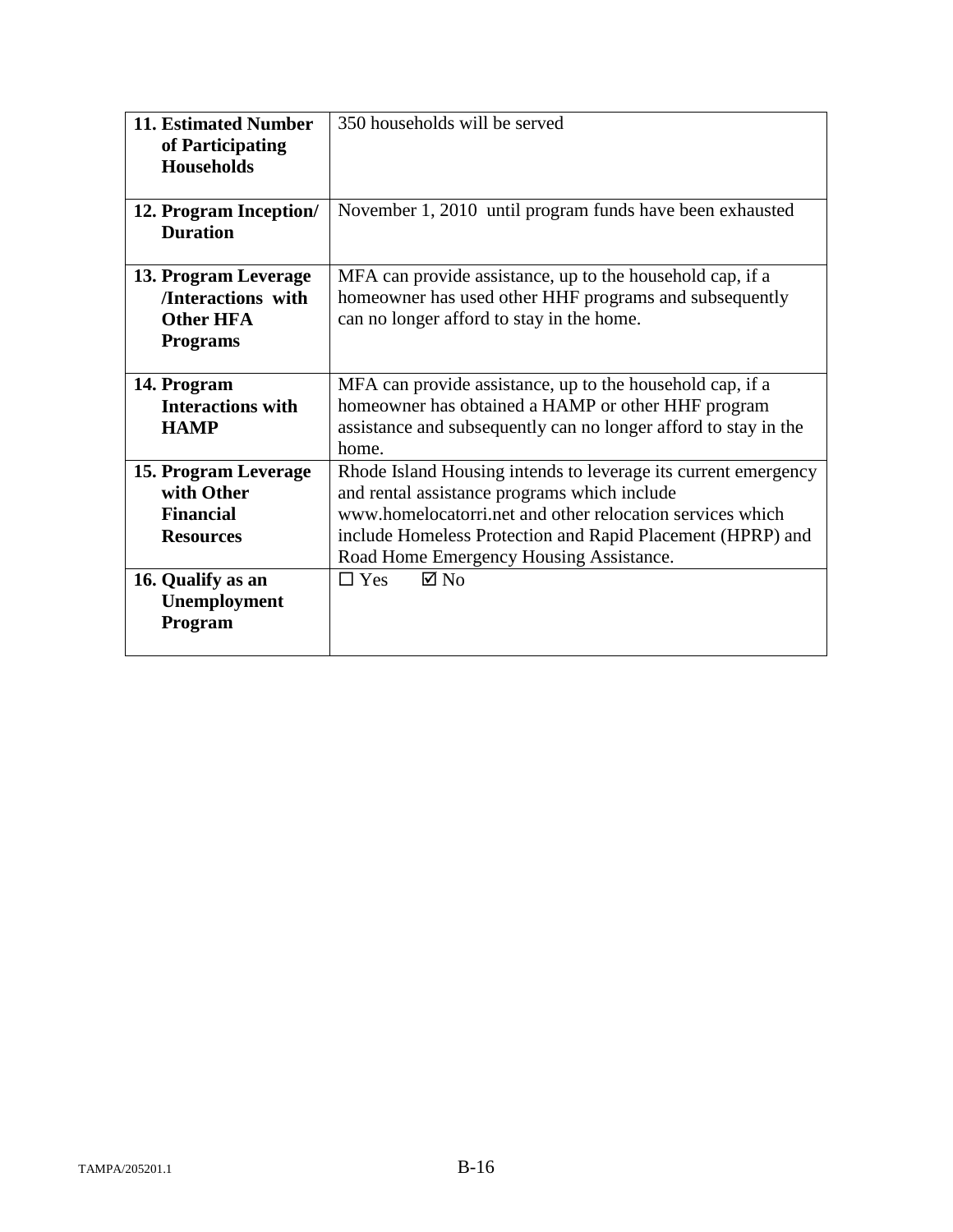### **Rhode Island Housing Mortgage Payment Assistance - Unemployment Program (MPA-UP) for Unemployed and/or Underemployed Homeowners**

| 1. | <b>Program Overview</b> |                                              | The Mortgage Payment Assistance - Unemployment Program<br>(MPA-UP) will provide up to \$25,000 in assistance to help<br>stabilize unemployed and/or underemployed homeowners.                                                                                                                                                                                                                                                                                                                                      |
|----|-------------------------|----------------------------------------------|--------------------------------------------------------------------------------------------------------------------------------------------------------------------------------------------------------------------------------------------------------------------------------------------------------------------------------------------------------------------------------------------------------------------------------------------------------------------------------------------------------------------|
|    |                         |                                              | MPA-UP assistance may be used to pay partial mortgage and<br>mortgage-related expenses until the maximum household<br>assistance amount is reached or the homeowner returns to work.                                                                                                                                                                                                                                                                                                                               |
|    |                         | payment assistance can be offered.           | MPA-UP funds may also be used for partial and or full<br>reinstatement assistance or other mortgage related default<br>assistance provided that a minimum of 12 months mortgage                                                                                                                                                                                                                                                                                                                                    |
|    |                         | taxes, insurances and association dues.      | Mortgage related default assistance may help pay delinquent                                                                                                                                                                                                                                                                                                                                                                                                                                                        |
|    |                         |                                              | Monthly mortgage payment assistance term cannot exceed 60<br>months or \$25,000 whichever is reached first.                                                                                                                                                                                                                                                                                                                                                                                                        |
|    |                         |                                              |                                                                                                                                                                                                                                                                                                                                                                                                                                                                                                                    |
|    |                         |                                              | Homeowners monthly payment contribution will be determined<br>according to household income as stated below:                                                                                                                                                                                                                                                                                                                                                                                                       |
|    |                         | Gross Annual Household<br>Income             | Monthly Payment Contribution                                                                                                                                                                                                                                                                                                                                                                                                                                                                                       |
|    |                         |                                              | \$250                                                                                                                                                                                                                                                                                                                                                                                                                                                                                                              |
|    |                         | $<$ \$36,000                                 |                                                                                                                                                                                                                                                                                                                                                                                                                                                                                                                    |
|    |                         | \$36,000 to \$59,999<br>\$60,000 to \$69,999 | \$500<br>\$750                                                                                                                                                                                                                                                                                                                                                                                                                                                                                                     |
|    |                         | >70,000                                      | 31% of gross monthly household income                                                                                                                                                                                                                                                                                                                                                                                                                                                                              |
|    |                         |                                              | The homeowner may continue receiving assistance for up to 2<br>months after reemployment as long as the program household<br>assistance limit has not been reached. Assistance funds will be<br>paid directly to the lender/servicers. Rhode Island Housing or its<br>designee will collect the homeowner's portion of the payment.<br>Assistance funds will be paid directly to the lender/servicers.<br>MPA-UP assistance may be used to make ongoing partial<br>mortgage payments and related expenses such as: |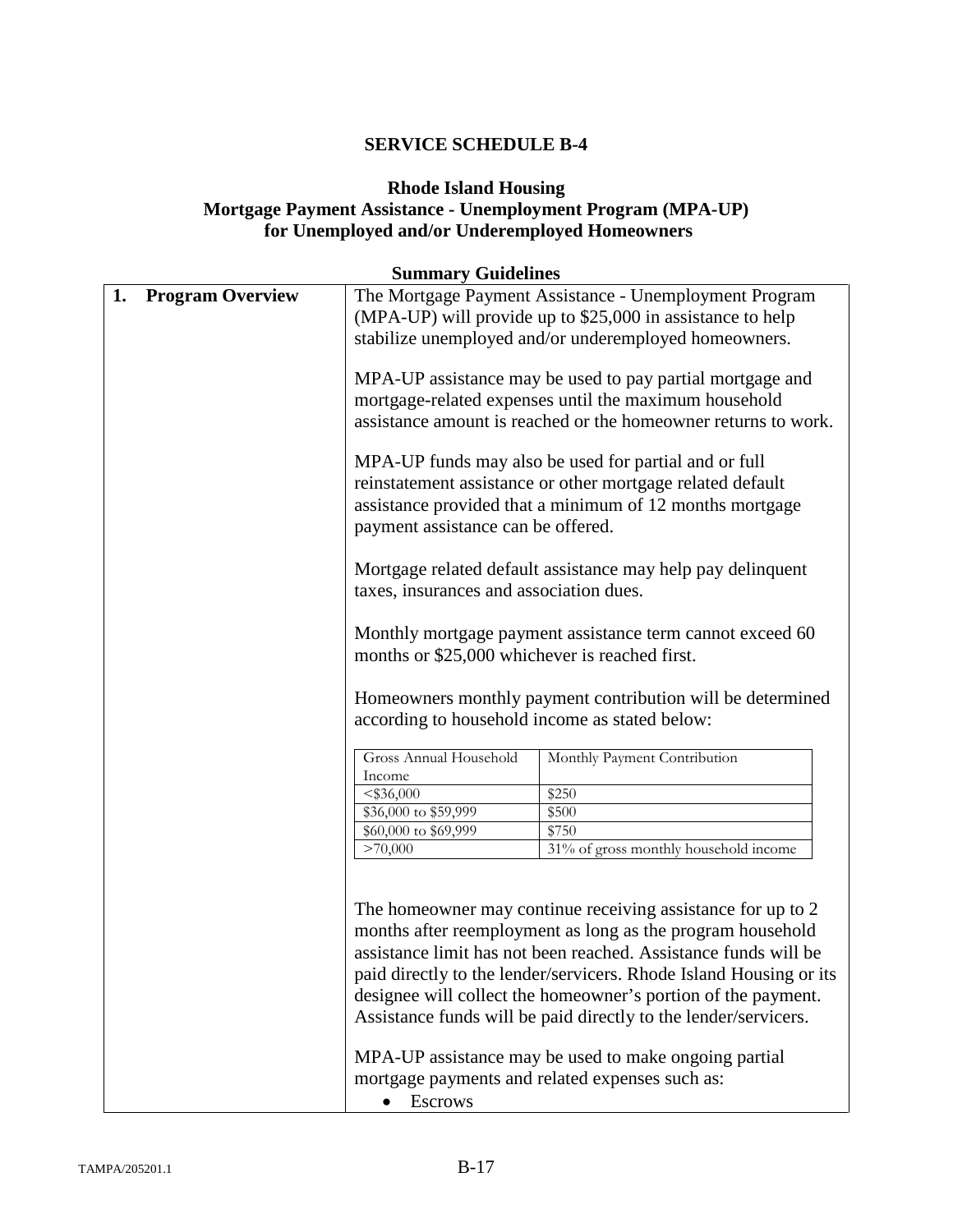|    |                                                                                       | Taxes and insurance<br>Condo association fees                                                                                                                                                                                                                                                                                                                                                                                                                                                                                                                                                                                                                                                                                                                      |
|----|---------------------------------------------------------------------------------------|--------------------------------------------------------------------------------------------------------------------------------------------------------------------------------------------------------------------------------------------------------------------------------------------------------------------------------------------------------------------------------------------------------------------------------------------------------------------------------------------------------------------------------------------------------------------------------------------------------------------------------------------------------------------------------------------------------------------------------------------------------------------|
|    |                                                                                       | This Program will work as both a stand alone program or to<br>complement other HHFRI programs. Homeowners may receive<br>assistance from one or more HHFRI Programs up to the<br>maximum total benefit amount for which the homeowner<br>qualifies.                                                                                                                                                                                                                                                                                                                                                                                                                                                                                                                |
| 2. | <b>Program Goals</b>                                                                  | To assist unemployed and/or underemployed homeowners to<br>remain in their homes and make on-time, monthly payments on<br>their mortgages during their hardship so that they may avoid<br>delinquency and foreclosure; and to help stabilize homeowners<br>so that they can obtain a sustainable loan modification, if<br>necessary, after they have regained full employment.                                                                                                                                                                                                                                                                                                                                                                                     |
| 3. | <b>Target Population /</b><br><b>Areas</b>                                            | An analysis of all Rhode Island cities and towns reveals that the<br>twelve communities with the highest rates of mortgage<br>delinquencies and foreclosures are also among the communities<br>with the highest unemployment rates. Using a combination of<br>the number of delinquencies and the number of unemployed, it<br>is estimated that 70% of all Hardest-Hit funds will be spent in<br>these twelve communities. Thirty-one of the thirty-nine<br>communities in Rhode Island experienced an unemployment<br>rate of 12% or higher in January of 2010, representing 85.45%<br>of the state's population. Therefore, we anticipate that 85% of<br>all Hardest-Hit funding will be targeted to communities with<br>unemployment rates of greater than 12%. |
| 4. | <b>Program Allocation</b><br>(Excluding<br><b>Administrative</b><br><b>Expenses</b> ) | \$34,282,743.00                                                                                                                                                                                                                                                                                                                                                                                                                                                                                                                                                                                                                                                                                                                                                    |
| 5. | <b>Borrower Eligibility</b><br><b>Criteria</b>                                        | Eligible borrowers are unemployed or underemployed<br>homeowners, who through no fault of their own, are unable to<br>make their mortgage payments and are at risk of imminent<br>default or foreclosure, as specified in the program guidelines.<br>Borrowers will be required to provide a financial hardship<br>affidavit with appropriate documentation on the cause of their<br>unemployment or underemployment. Unemployment will be<br>verified by obtaining a copy of the homeowner's unemployment<br>benefit rate decision letter and copies of 2 months bank<br>statements to verify the unemployment direct deposit, or by<br>automated verification through the Rhode Island Department of<br>Labor and Training (DLT).                                |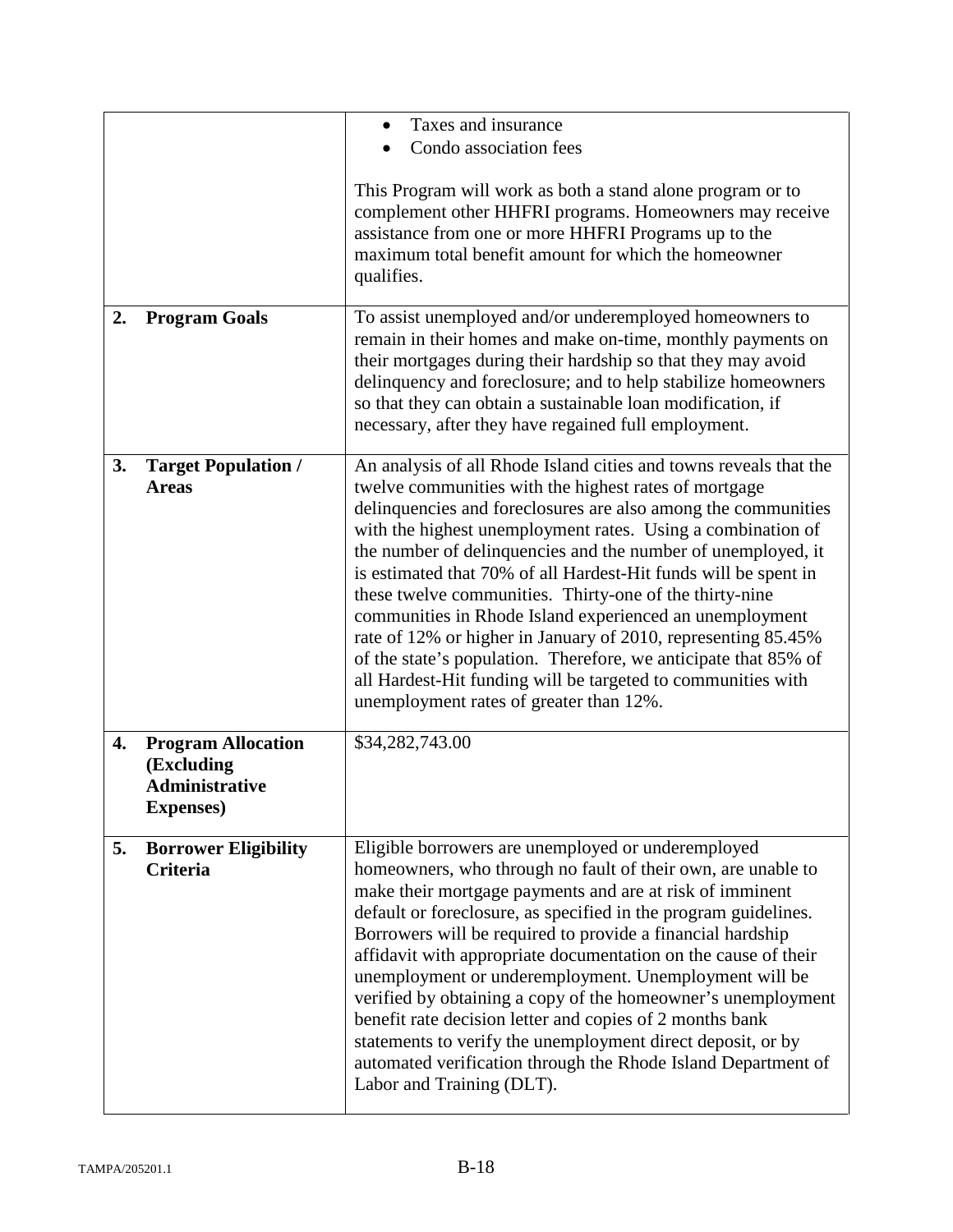|    |                                                       | If information from DLT is unavailable, a letter or other written<br>verification from the former employer indicating job loss was<br>not the fault of the borrower will serve as a substitute.                                                                                                                                                                                                                                                                                                                                                 |
|----|-------------------------------------------------------|-------------------------------------------------------------------------------------------------------------------------------------------------------------------------------------------------------------------------------------------------------------------------------------------------------------------------------------------------------------------------------------------------------------------------------------------------------------------------------------------------------------------------------------------------|
|    |                                                       | Eligible borrowers must have monthly mortgage payments that<br>are greater than 31% of their gross monthly household income<br>or have a gross annual household income equal to or less than<br>\$36,000.                                                                                                                                                                                                                                                                                                                                       |
|    |                                                       | All eligible borrowers must be able to document the<br>unemployment hardship that has placed them at risk of<br>imminent default or foreclosure.                                                                                                                                                                                                                                                                                                                                                                                                |
|    |                                                       | Household income must be fully documented and verifiable,<br>income limits apply based on borrowers household gross annual<br>income and family size. Rhode Island's Mortgage Revenue<br>Bond income limits apply to all assistance programs. These<br>eligibility limits are based on the current income and family<br>size. Currently, one or two person households can earn up to<br>\$87,800. Households of three or more can earn up to \$102,400.                                                                                         |
|    |                                                       | Self-employed borrowers will be required to document loss of<br>business and income and submit appropriate documentation.                                                                                                                                                                                                                                                                                                                                                                                                                       |
|    |                                                       | Homeowner will be required to contribute to their contractual<br>monthly mortgage obligation. They must make their portion of<br>the mortgage payment as directed by Rhode Island Housing or<br>its designee, on time; and must actively seek reemployment<br>during the assistance period.                                                                                                                                                                                                                                                     |
|    |                                                       | Borrower is able to satisfy program guidelines.                                                                                                                                                                                                                                                                                                                                                                                                                                                                                                 |
| 6. | <b>Property / Loan</b><br><b>Eligibility Criteria</b> | Assistance will be provided to owner-occupied one-to four-<br>family Rhode Island properties and condominiums provided the<br>original mortgage was not greater than \$729,750.                                                                                                                                                                                                                                                                                                                                                                 |
| 7. | <b>Program Exclusions</b>                             | Homeowner has cash reserves, non-retirement liquid assets,<br>exceeding $$15,000$ .                                                                                                                                                                                                                                                                                                                                                                                                                                                             |
| 8. | <b>Structure of Assistance</b>                        | Funds will be provided in the form of a zero-percent interest,<br>non-recourse, non-amortizing loan secured by the property and<br>forgivable at 20% per year over 5 years, if the homeowner<br>fulfills his or her obligations on a timely basis under the<br>assistance agreement. Borrowers who refinance, transfer title or<br>sell the property within the five-year period must repay the loan<br>on a pro-rata basis provided there is sufficient equity from such<br>refinance, title transfer or sale. Recycled funds will be returned |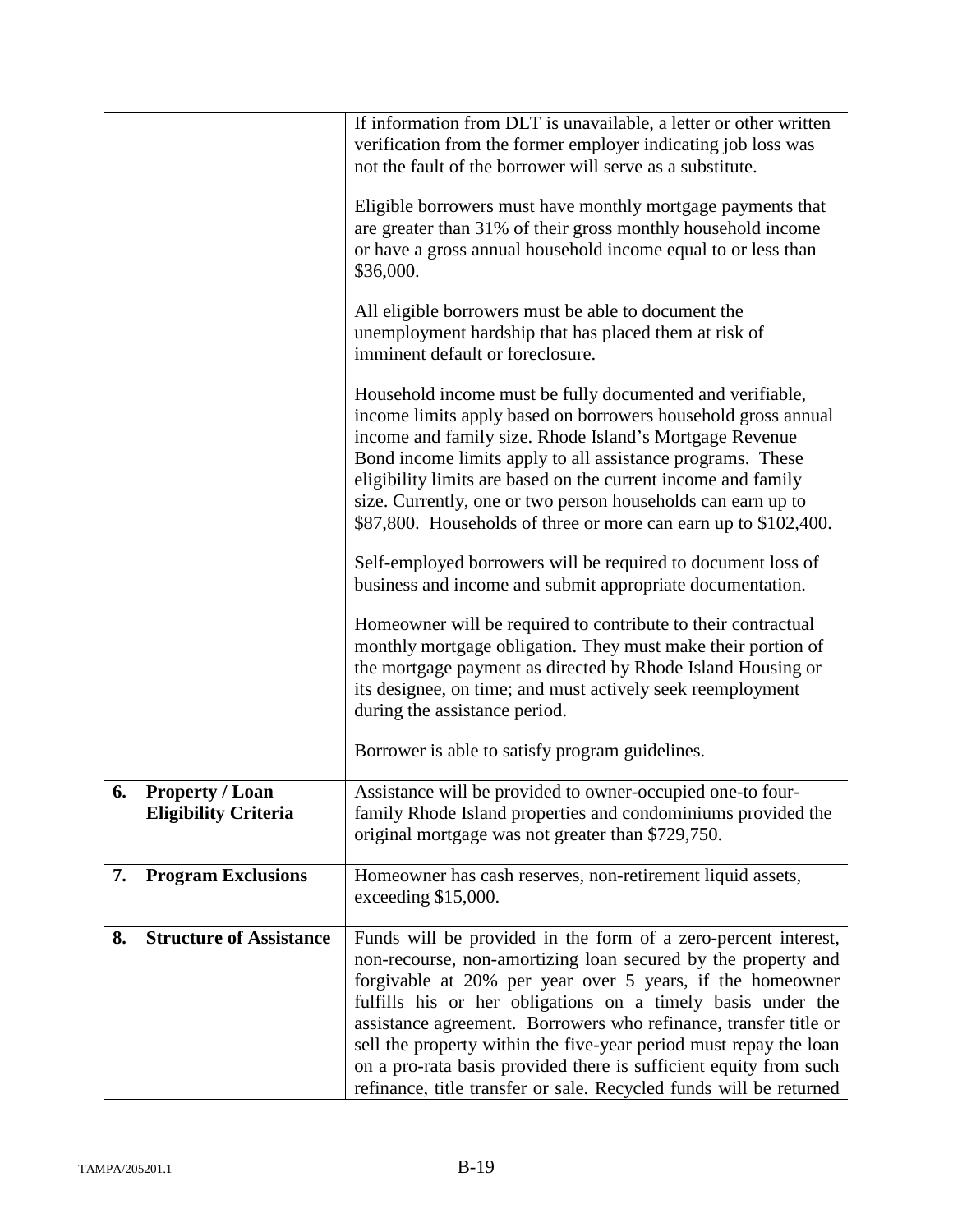|    |                                                                         | to the HHFRI Program for additional use through December 31,<br>2017. After December 31, 2017, all remaining and recaptured<br>funds will be returned to Treasury.                                                                                                                              |
|----|-------------------------------------------------------------------------|-------------------------------------------------------------------------------------------------------------------------------------------------------------------------------------------------------------------------------------------------------------------------------------------------|
| 9. | <b>Per Household</b><br><b>Assistance</b>                               | The amount of assistance under MPA-UP is up to $$25,000$ per<br>household.                                                                                                                                                                                                                      |
|    |                                                                         | In special circumstances, up to \$50,000 in total HHF assistance<br>(when combining programs) may be available for targeted<br>homeowners who are at risk of foreclosure.                                                                                                                       |
|    | 10. Duration of Assistance                                              | The duration of the assistance is determined by the individual<br>need of each eligible borrower up to the maximum household<br>limit. The homeowner may continue receiving assistance for up<br>to 2 months after reemployment as long as the program<br>household limit has not been reached. |
|    |                                                                         | Assistance will be paid directly to the existing servicer,<br>municipality, association, insurer or lien holder and may be<br>distributed in a lump sum or on a monthly basis until the<br>maximum program amount is reached.                                                                   |
|    | 11. Estimated Number of<br>Participating<br><b>Households</b>           | Based on the allocation of funds it is anticipated that<br>approximately 1,371 households will receive up to \$25,000. It<br>is estimated that 1,000 of these households may receive<br>additional assistance through other HHFRI programs.                                                     |
|    | 12. Program Inception /<br><b>Duration</b>                              | December 1, 2010 until program funds have been exhausted                                                                                                                                                                                                                                        |
|    | 13. Program Interactions<br>with Other HFA<br><b>Programs</b>           | MPA-UP program provides up to \$25,000 assistance and acts as<br>a gateway to other HHFRI programs.<br>MPA-UP program funds may be used in combination with other<br>HHFRI programs up to program limits.                                                                                       |
|    | 14. Program Interactions<br>with HAMP                                   | MPA-UP complements the federal HAMP-UP Program by<br>providing assistance to unemployed homeowners who do not<br>qualify for it. For those that do qualify for HAMP-UP, MPA-UP<br>assistance may precede a HAMP-UP forbearance or be used to<br>extend it.                                      |
|    | 15. Program Leverage with<br><b>Other Financial</b><br><b>Resources</b> | There is no investor match required for this program. However,<br>lender/servicers must be willing to participate.                                                                                                                                                                              |
|    | 16. Qualify as an<br>Unemployment<br>Program                            | $\overline{\mathsf{Y}}$ Yes<br>$\square$ No                                                                                                                                                                                                                                                     |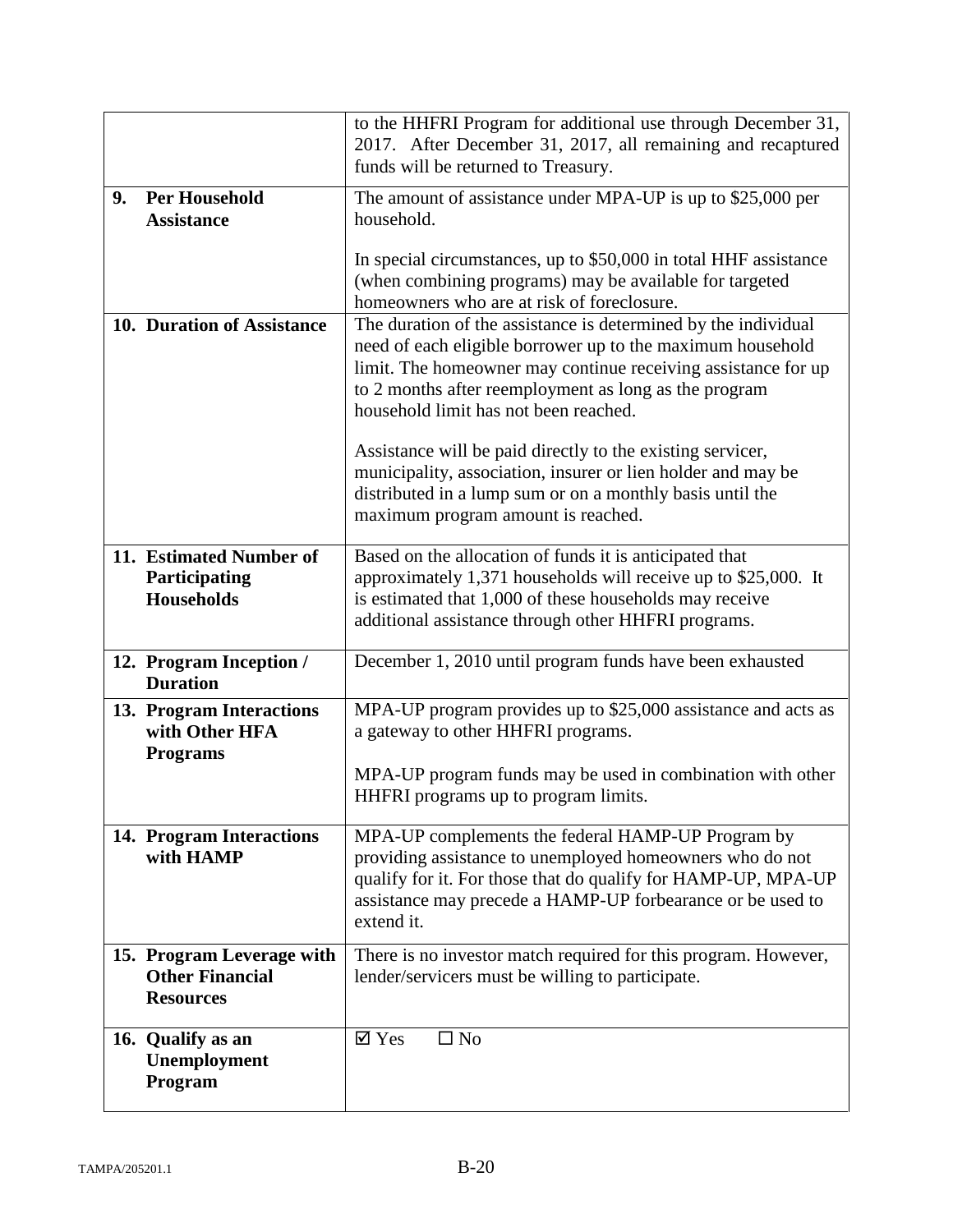### **Principal Reduction Program Hardest Hit Fund**

|    | 1. Program<br><b>Overview</b>                                                               | In the current housing crisis, many borrowers have found themselves<br>owing more than their homes are worth (i.e. are "underwater"); there<br>is also growing evidence that these loans are more likely to default,<br>and that principal reduction may further the long-term sustainability<br>of a loan. This program, designed by Bank of America, provides<br>financial assistance, matched by the investor, to reduce the principal<br>balance of underwater mortgages. The assistance (up to \$25,000) will<br>be matched on a dollar-for-dollar basis. Assistance will be provided<br>over a three-year period. Borrowers may access the program through<br>the HFA either directly or by referral from servicer (with HFA<br>approval). |
|----|---------------------------------------------------------------------------------------------|--------------------------------------------------------------------------------------------------------------------------------------------------------------------------------------------------------------------------------------------------------------------------------------------------------------------------------------------------------------------------------------------------------------------------------------------------------------------------------------------------------------------------------------------------------------------------------------------------------------------------------------------------------------------------------------------------------------------------------------------------|
|    | 2. Program Goals                                                                            | Leverage HHF dollars by reducing the principal balances of<br>"underwater mortgages" (specifically mortgages for which the mark-<br>to-market LTV is greater than 115%) and provide financial assistance<br>to qualifying homeowners to remain in their homes during this period<br>of steep declines in value.<br>A reduction in principal can achieve desired income and loan-to-value<br>ratios that result in an affordable payment for a customer on the<br>existing mortgage loan or can be used in conjunction with a loan<br>modification.                                                                                                                                                                                               |
|    | 3. Target<br><b>Population /</b><br><b>Areas</b>                                            | The target population includes customers whose loans are at least 60<br>days or more delinquent, where hardship is documented. The goal of<br>the program is to target and address the needs of a customer's specific<br>situation in lieu of targeting certain regions or counties.                                                                                                                                                                                                                                                                                                                                                                                                                                                             |
|    | 4. Program<br><b>Allocation</b><br>(Excluding<br><b>Administrative</b><br><b>Expenses</b> ) | \$2,500,000.00                                                                                                                                                                                                                                                                                                                                                                                                                                                                                                                                                                                                                                                                                                                                   |
| 5. | <b>Borrower</b><br><b>Eligibility</b><br><b>Criteria</b>                                    | Generally consistent with HAMP Criteria<br>At least 60 days delinquent or in imminent default<br>Signed hardship affidavit, that complies with HAMP<br>Low to Moderate Income $- AMI \leq 120\%$ (based on 4 person<br>household; states to provide county income limits)                                                                                                                                                                                                                                                                                                                                                                                                                                                                        |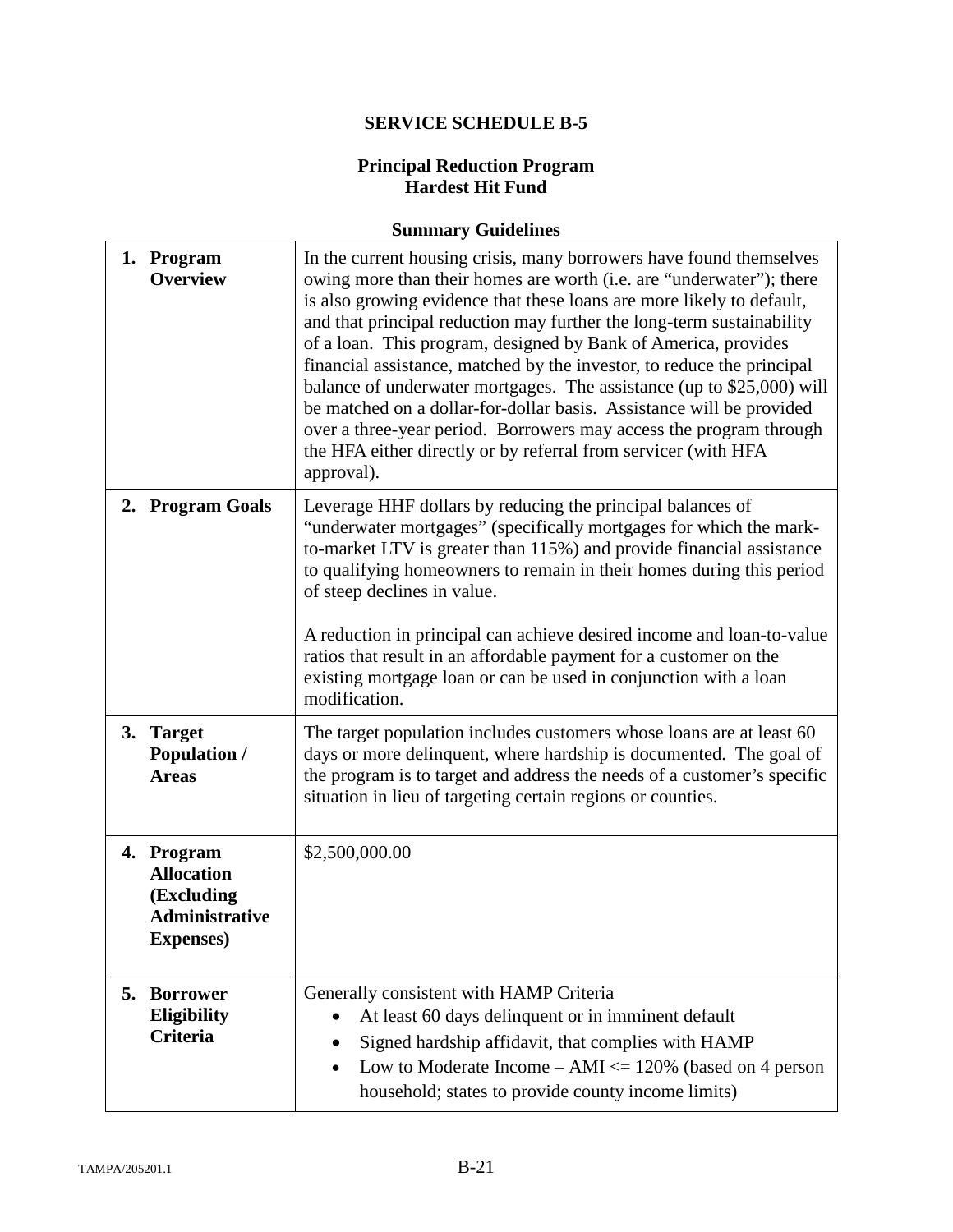| 6. Property/Loan<br><b>Eligibility</b><br><b>Criteria</b>               | The property must be the customer's principal residence; other<br>criteria include:<br>Owner Occupied, Single Family 1-4 unit property<br>٠<br>First Lien, Purchase or Rate & Term Refinance<br>$\bullet$<br>Unpaid principal balance below \$729,750<br>٠<br>Property not vacant or condemned |
|-------------------------------------------------------------------------|------------------------------------------------------------------------------------------------------------------------------------------------------------------------------------------------------------------------------------------------------------------------------------------------|
| 7. Program<br><b>Exclusions</b>                                         | Exclusions include:<br>Mortgage is a Cash-out-Refinance<br>Loan Originated after 1/1/2009<br>$\bullet$<br>LTV < 115%<br>Notice of trustee sale has been recorded and the trustee sale is<br>scheduled within 7 days of date application received by<br>servicer.                               |
| 8. Structure of<br><b>Assistance</b>                                    | Assistance will not be structured as a loan, since there is a dollar-for-<br>dollar match on assistance. Principal balance for qualifying<br>mortgages will be reduced in equal installments over a three year<br>period.                                                                      |
| 9. Per Household<br><b>Assistance</b>                                   | Up to \$25,000 HHF dollars (not including investor match).                                                                                                                                                                                                                                     |
| 10. Duration of<br><b>Assistance</b>                                    | Three years.                                                                                                                                                                                                                                                                                   |
| 11. Estimated<br><b>Number of</b><br>Participating<br><b>Households</b> | 100.                                                                                                                                                                                                                                                                                           |
| 12. Program<br>Inception /<br><b>Duration</b>                           | Approximately one to three years or until HHF funds are fully<br>utilized.                                                                                                                                                                                                                     |
| 13. Program<br><b>Interactions</b><br>with Other HFA<br><b>Programs</b> | Additional aid may be available to eligible homeowners under<br>Temporary and Immediate Homeowner Assistance (TIHA) and<br>Moving Forward Assistance (MFA) up to program limits.                                                                                                               |